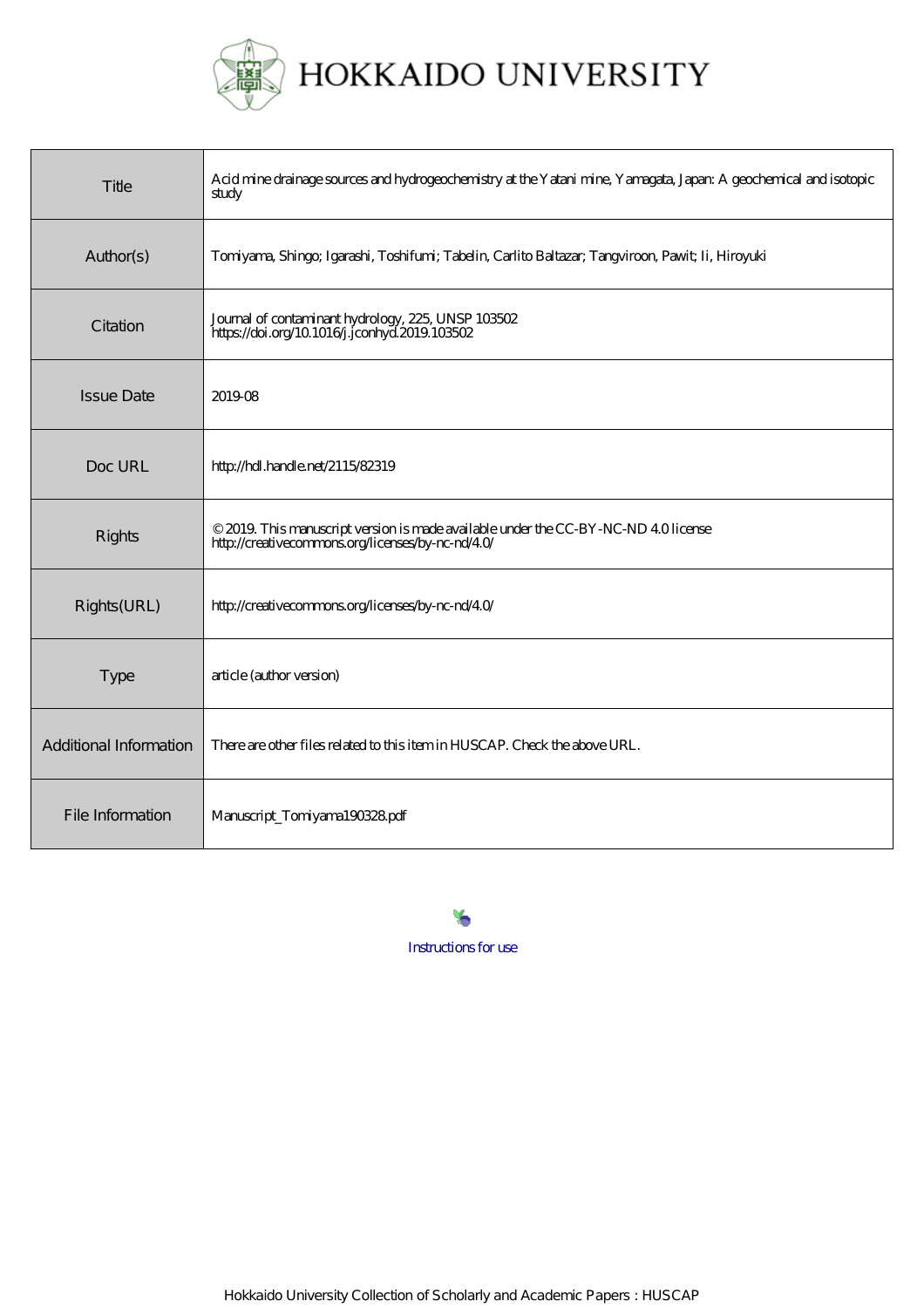| $\mathbf{1}$   | Acid mine drainage sources and hydrogeochemistry at the Yatani mine, Yamagata,                                                               |
|----------------|----------------------------------------------------------------------------------------------------------------------------------------------|
| $\overline{2}$ | Japan: A geochemical and isotopic study                                                                                                      |
| 3              |                                                                                                                                              |
| $\overline{4}$ | Shingo Tomiyama <sup>a,b,*</sup> , Toshihumi Igarashi <sup>a</sup> , Carlito Baltazar Tabelin <sup>a</sup> , Pawit Tangviroon <sup>a</sup> , |
| 5              | Hiroyuki Ii <sup>c</sup>                                                                                                                     |
| 6              |                                                                                                                                              |
| $\tau$         | a Division of Sustainable Resources Engineering, Faculty of Engineering, Hokkaido                                                            |
| 8              | University, Sapporo, Japan 060-8628                                                                                                          |
| 9              | b Mitsubishi Materials Corporation, 3-2, Otemachi 1-chome, Chiyoda-ku, Tokyo, Japan                                                          |
| 10             | 100-8117                                                                                                                                     |
| 11             | c Graduate School of Systems Engineering, Wakayama University, 930 Sakaedani,                                                                |
| 12             | Wakayama, Japan 640-8510                                                                                                                     |
| 13             |                                                                                                                                              |
| 14             | *Corresponding author e-mail: tomiyama@mmc.co.jp, TEL +81-11-706-8191                                                                        |
| 15             |                                                                                                                                              |
| 16             | 1. Introduction                                                                                                                              |
| 17             | There are more than 5,500 closed or abandoned non-ferrous metal mines in Japan,                                                              |
| 18             | many of which produce acid mine drainage (AMD; Ueda and Masuda, 2005; Herrera et                                                             |
| 19             | al., 2007a, b). AMD is not only acidic but may also contain toxic contaminants such as                                                       |
| 20             | Cu, Pb, Zn, and As, and is a serious environmental problem in many active, closed, and                                                       |
| 21             | abandoned mines (Younger, 2001; Gault et al., 2005; Molson et al., 2005; Boulabah et                                                         |
| 22             | al., 2006; Lim et al., 2008; Hien et al., 2012; Hierro et al., 2014; Skierszkan et al., 2016;                                                |
| 23             | Zhao et al., 2017).                                                                                                                          |
| 24             | AMD typically forms in old mine workings (mining levels, drifts and shafts), waste-                                                          |
| 25             | rock dumps, and tailings storage facilities where sulfide minerals such as pyrite are                                                        |
| 26             | exposed to oxidizing conditions (Singer and Stumm, 1970; Lowson, 1982; Tabelin et                                                            |
| 27             | al., 2017a, b). The problem is commonly managed by neutralization (Kalin et al., 2006),                                                      |
| 28             | precipitating heavy metals with basic materials such as limestone, lime, or caustic soda.                                                    |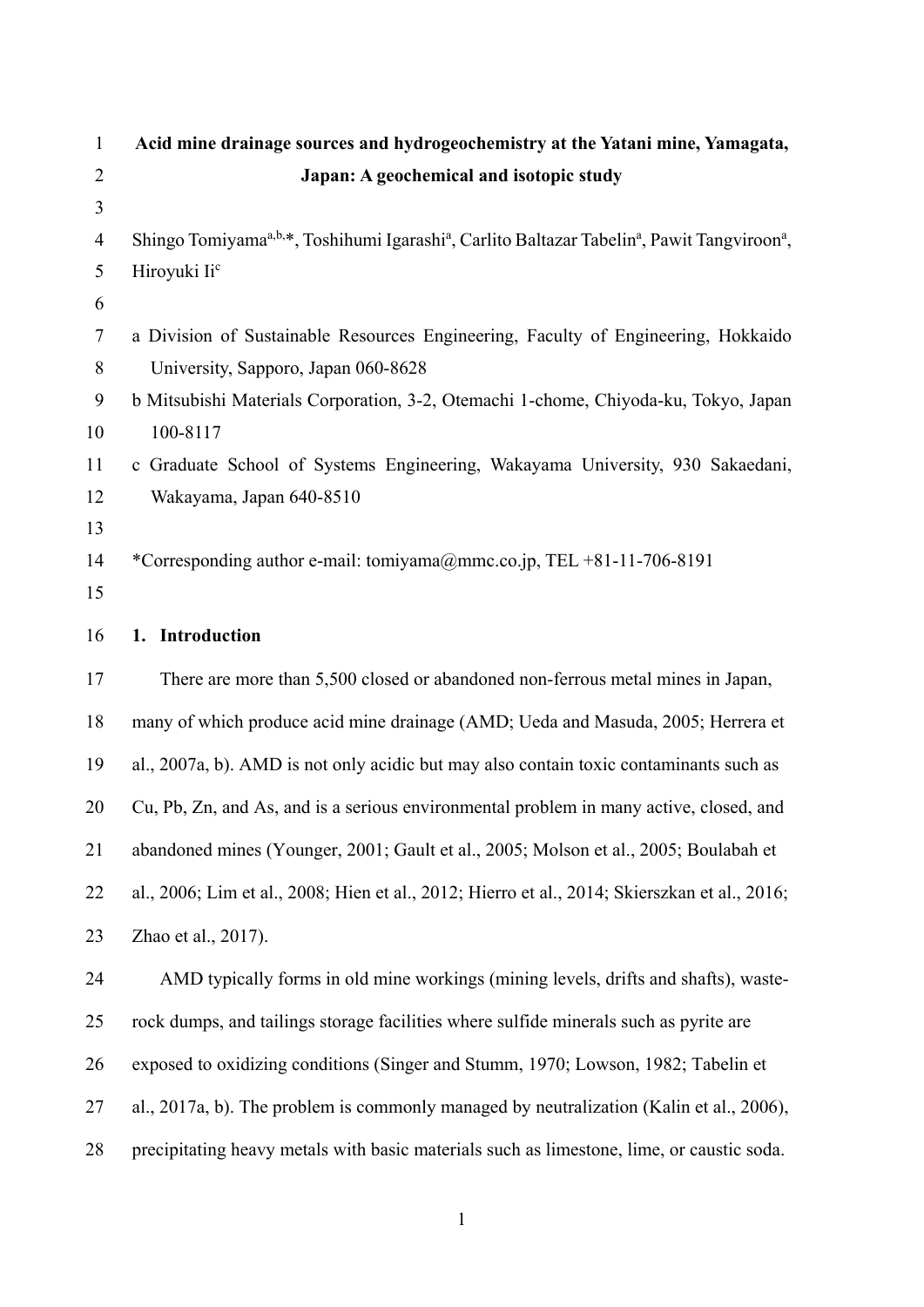| 29 | This method has been effectively used in many closed or abandoned mine sites over the            |
|----|--------------------------------------------------------------------------------------------------|
| 30 | last 40 years, at a total subsidiary aid cost of $\sim$ 70 billion JPY ( $\sim$ 770 million USD) |
| 31 | (Kawabe, 2017). Water treatment is not a sustainable solution owing to its continuing            |
| 32 | high cost. Land surface remediation and wetland treatment have been implemented in               |
| 33 | Japan (Tomiyama et al., 2016a; Ogino, 2017; Okimoto et al., 2017), but again the cost            |
| 34 | is unsustainable. Now, a "green remediation of abandoned mines" program is to be                 |
| 35 | implemented with the goal of returning mine landscapes to their pre-mining state, while          |
| 36 | also reducing treatment costs with a variety of techniques including the sealing of              |
| 37 | mining levels and wetland treatment (Nagai, 2018). An understanding of the origin and            |
| 38 | flow of groundwater in abandoned mines is essential for the development of                       |
| 39 | countermeasures such as back-filling and sealing of surfaces in recharge areas.                  |
| 40 | Groundwater flow modeling, based on the monitoring of changes in geochemistry of                 |
| 41 | water percolating into mines, has provided useful information in the development of an           |
| 42 | AMD mitigation strategy (Tomiyama et al., 2010a). Previous studies have characterized            |
| 43 | geochemical and isotopic compositions of AMD in Japan (Iwatsuki and Yoshida, 1999;               |
| 44 | Okumura, 2003; Mahara et al., 2006; Tomiyama et al., 2010b; Yamaguchi et al., 2015;              |
| 45 | Tomiyama et al., 2016b) and other countries (Wunsch et al., 1999; Hazen et al., 2002;            |
| 46 | Sracek et al., 2004; Casiot et al., 2005; Lim et al., 2008; Gammons et al., 2010; Pabst et       |
| 47 | al., 2018; Ramasamy et al., 2018). Further information could be provided by studies of           |
| 48 | the origin and hydrogeochemistry of AMD in mining areas where water samples can be               |
| 49 | collected from inside mining levels and surface sites.                                           |
| 50 | The Yatani mine area in central Honshu Island, Japan, was selected for this study.               |
|    |                                                                                                  |

51 The area includes a closed non-ferrous sulfide mine that had been producing galena,

52 sphalerite, native Au, and argentite. The objectives of the study were to evaluate the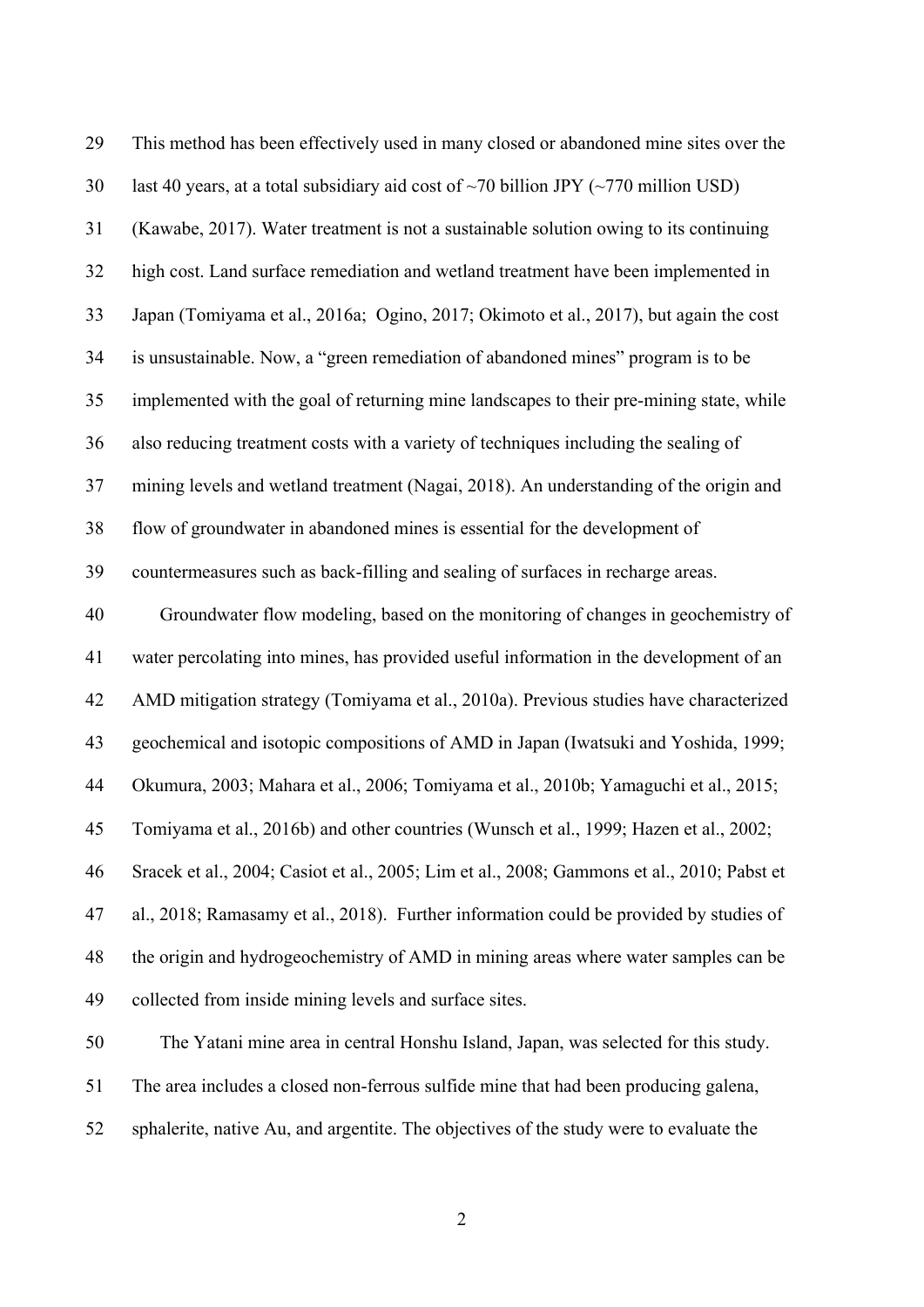53 geological and hydrological characteristics of the mine, to identify important minerals,

54 and to determine their roles in the formation of mine drainage (AMD and neutral mine

55 drainage). Groundwater flow systems in the mine area were evaluated through water

56 quality and isotopic studies interpreted by principal component analysis (PCA).

57

# 58 **2. Materials and methods**

### 59 *2.1 Geology and history of the Yatani mine*

60 The Yatani mine area is located 28 km southwest of Yonezawa City, within the 61 Bandai–Asahi National Park (Fig. 1). It is situated in the green tuff area of northeast 62 Japan, and includes a granitic basement overlain by Tertiary–Miocene volcanic and 63 sedimentary rocks. Surface mining began in 1870 after the discovery of Au ore 64 outcrops. When these were exhausted, mining continued underground for several 65 decades. Taihei Mining Co. Ltd acquired mining rights to the area in 1952 and began 66 mining Pb and Zn ores. By 1978 the monthly crude ore output was >10,000 tons with 67 average Pb and Zn grades of 2% and 4.4%, respectively. Decreasing metal prices and 68 the appreciating Japanese yen eventually made the operation unprofitable, and it closed 69 in 1988 (Sato et al., 1978).

70 The Yatani mineral deposit is of hydrothermal origin, formed within green tuff host 71 rock. It includes two types of veins: one rich in Pb and Zn, and the other containing Au 72 and Ag. The Pb–Zn ore deposits constitute the main veins of the mine, reaching a 73 maximum width of ~10 m and closely following NE–SW- and E–W-trending faults in 74 the area. The Pb–Zn veins comprise mainly quartz, galena, sphalerite, pyrite, calcite, 75 and chlorite and sometimes include native Au and argentite. The Au–Ag ore veins 76 contain quartz, native Au, argentite, pyrite, and rhodochrosite. In both types of veins,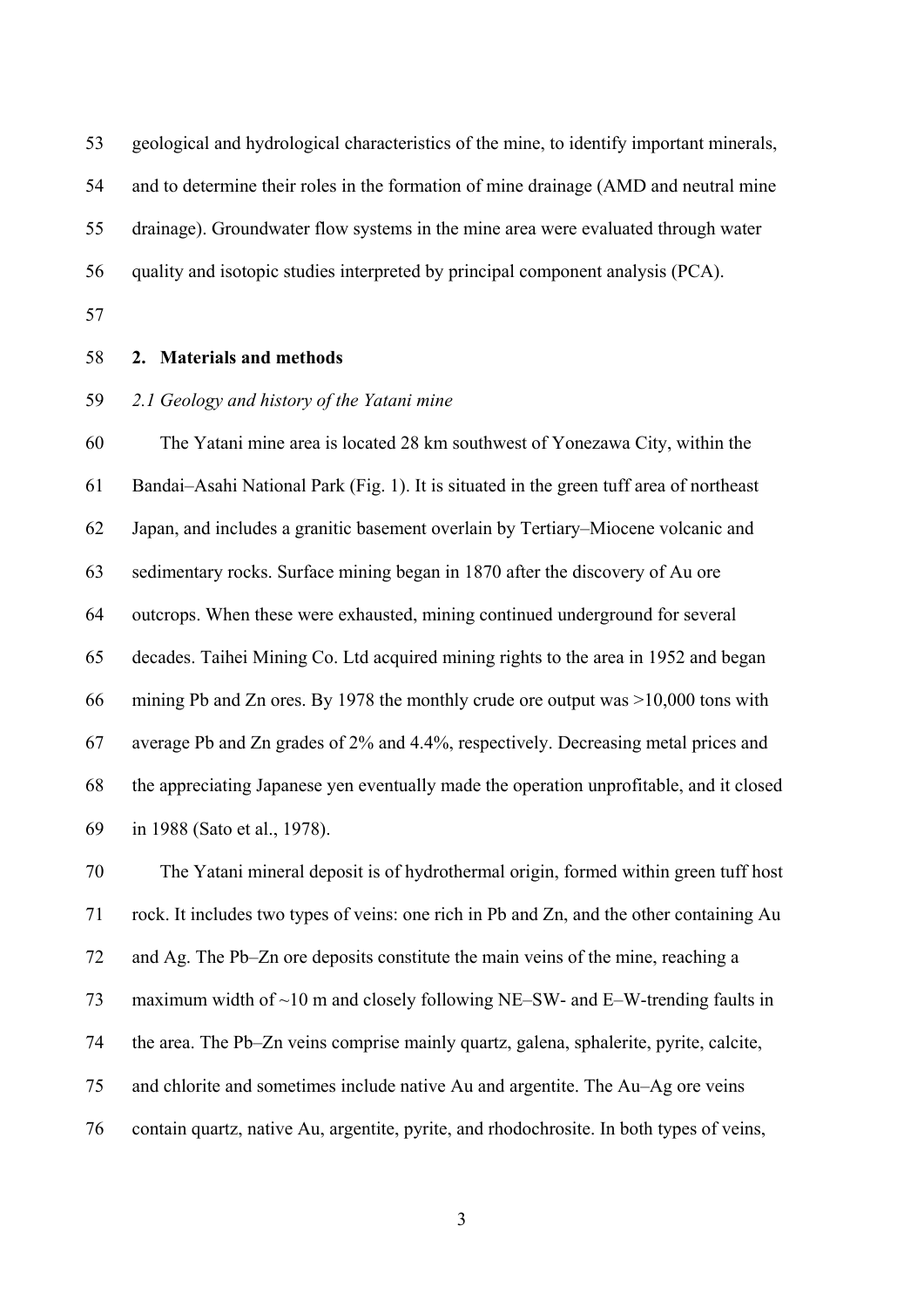77 ore minerals exhibit striped textures, indicating that quartz crystallized first, followed by 78 precipitation of galena and zincblende, and finally by deposition of native Au and 79 argentite (Taniguchi, 1969).

80 Two mining methods were employed at the mine, involving the cut-and-fill method 81 in deeper parts using sand, slime, and tailings as filling materials that did not 82 consolidate with cement; and the shrinkage-stoping method in shallower parts. A 83 mineral concentration system with its own power substation and repair facilities was 84 constructed underground. The adit mouth of the drainage level (level –2L) is located at 85 elevations of 626 and 2,280 m from the shaft. The tunnel extends from the bottom level 86 (–10 L) to the top (+2 L) level with a height difference of 600 m and runs E–W for  $\sim$ 2.5 87 km. Old mine workings deeper than the drainage level (level –2L) are kept submerged, 88 and AMD from the drainage level is presently treated by neutralization.

89

#### 90 *2.2 Water sample collection and analysis*

91 Water samples were collected on 9 and 10 November 2008, from locations shown in 92 Figs 1 and 2. In the old mine workings (mining levels, drifts, and a shaft), samples were 93 collected from the shaft and other prominent parts of mine workings where significant 94 discharge of groundwater was observed, for example, from cracks in drainage level 95 walls, and fallen water from the back of the drift and the top of the shaft. Samples were 96 also collected from several points in major rivers and streams traversing the mining 97 area. All samples were stored in 1 L polypropylene bottles before filtering through 0.22 98 μm membrane filters. Temperature, pH, electrical conductivity (EC), and oxidation– 99 reduction potential (ORP) were measured on-site using a thermo-pH meter (KS-701, 100 Shindengen Electric Manufacturing Co. Ltd., Japan), an EC meter (B-173, Horiba Ltd.,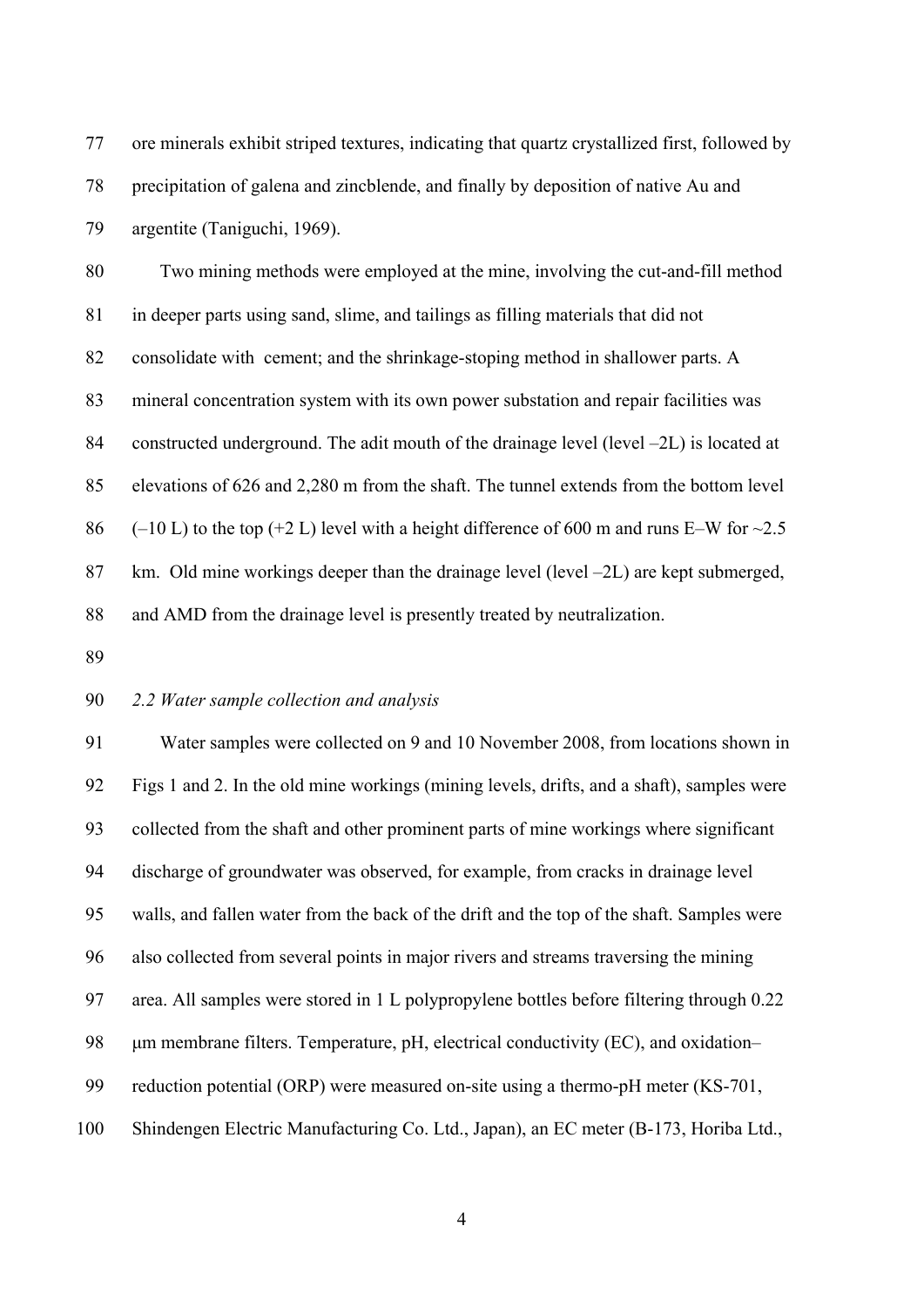| 101 | Japan), and an ORP meter (RM-12P, DKK-TOA Co., Japan), respectively. The ORP                                                           |
|-----|----------------------------------------------------------------------------------------------------------------------------------------|
| 102 | meter was equipped with an Ag-AgCl electrode, and measured values were converted                                                       |
| 103 | to standard redox potentials (Eh) by adding a temperature-dependent constant for the                                                   |
| 104 | electrode solution. The AMD flux on 9 November 2008, when mine drainage samples                                                        |
| 105 | were taken, was $2.58 \text{ m}^3 \text{ min}^{-1}$ . There was no rainfall on 10 November 2008 when river                             |
| 106 | water was sampled; precipitation during the 30 days before sampling total 110 mm (Fig.                                                 |
| 107 | 3).                                                                                                                                    |
| 108 | All sample analyses were performed at the Analytical Center of Mitsubishi                                                              |
| 109 | Materials Techno Corporation. Major anions ( $Cl-$ and $SO42$ ) were analyzed by ion                                                   |
| 110 | chromatography using Dionex DX-120 and IonPac As14 resin columns (Nippon Dionex                                                        |
| 111 | K.K., Japan). Major cations (Na <sup>+</sup> , K <sup>+</sup> , Ca <sup>2+</sup> , and Mg <sup>2+</sup> ), total Fe, and total Mn were |
| 112 | analyzed by either inductively coupled plasma mass spectrometry (ICP–MS; Agilent                                                       |
| 113 | 7700X, Agilent Technologies Japan Ltd., Japan) or inductively coupled plasma atomic                                                    |
| 114 | emission spectroscopy (ICP–AES; ICAP-575, Thermo Fisher Scientific K.K., Japan).                                                       |
| 115 | Alkalinity was determined by titration with 0.01 M H <sub>2</sub> SO <sub>4</sub> to pH 4.8. Charge balances                           |
| 116 | were within $\pm$ 5%, indicating that all major cations and anions were adequately                                                     |
| 117 | quantified. Analytical uncertainties of ICP-MS, ICP-AES, and ion chromatography                                                        |
| 118 | results were all 2%-5%.                                                                                                                |
| 119 | Oxygen isotopic ratios were determined by the $CO2$ equilibration method (Epstein                                                      |
| 120 | and Mayeda, 1953) and hydrogen isotopic ratios by the method of Coleman et al.                                                         |
| 121 | (1982). $\delta^{18}O(1000((^{18}O/^{16}O)_{sample}/(^{18}O/^{16}O)_{VSMOW}) - 1)$ , ‰) and $\delta D$                                 |
| 122 | $(1000((^2H/H)_{sample}/(^2H/H)_{VSMOW}) - 1)$ , ‰) values were calculated relative to Vienna                                          |
| 123 | Standard Mean Ocean Water (VSMOW) with analytical precisions of 0.1‰ and 1‰,                                                           |
| 124 | respectively.                                                                                                                          |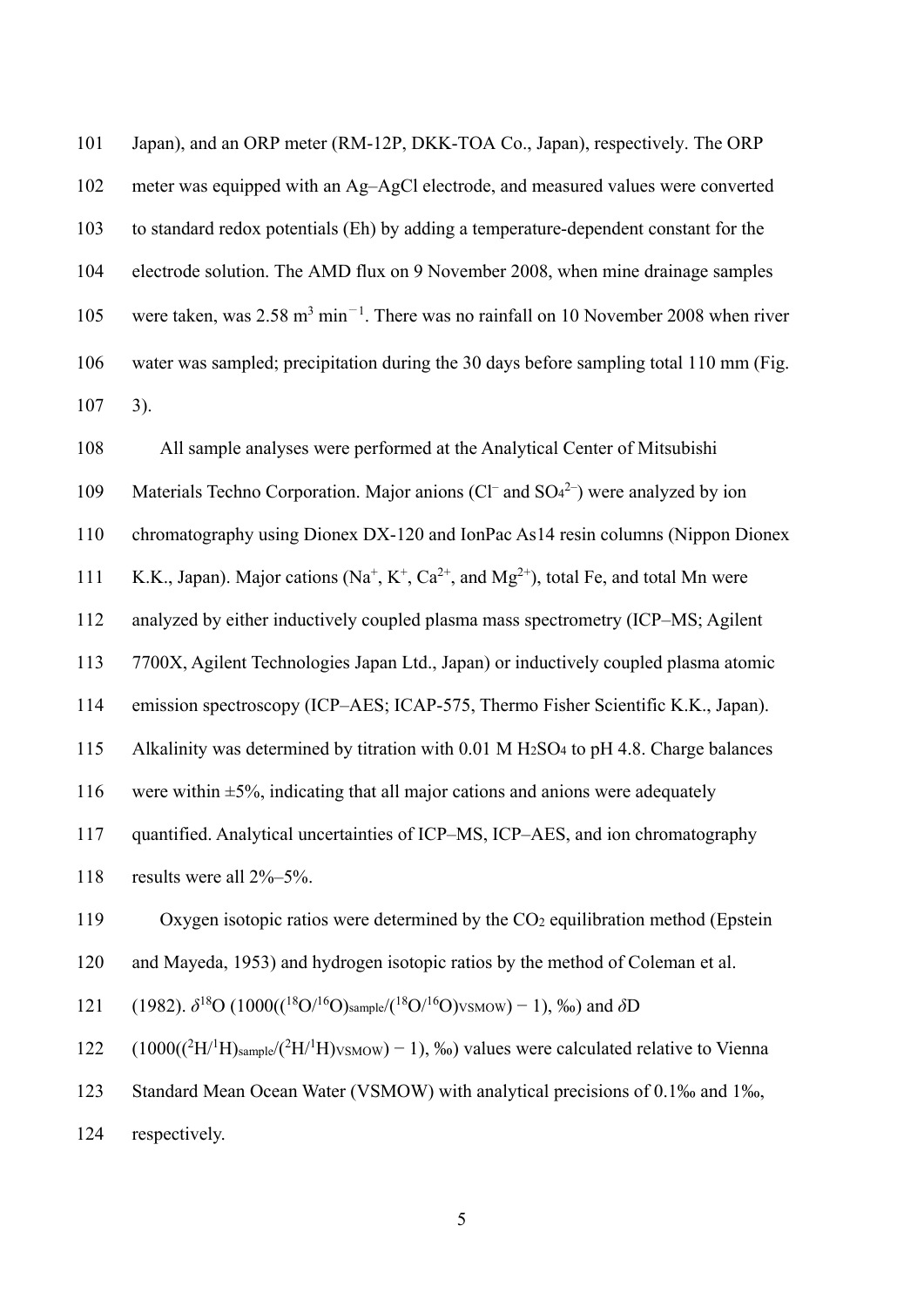#### 126 *2.3 Principal component analysis*

127 Principal component analysis (PCA) is a multivariate statistical technique used to 128 reduce complex high-dimensional data sets by converting observations into sets of 129 values or "principal components" (PC) related to original system components (Abdi and 130 Williams, 2010). The approach is ideal for geochemical surveys because each sample is 131 described by multiple factors such as pH, Eh, EC, and ion concentrations. PCA has been 132 applied in many studies comparing the qualities of groundwater, spring water, and river 133 water, and also in the classification of hot-spring waters (Masumoto and Hibiya, 1996; 134 Takamatsu, 1986; Mahlknecht et al., 2003). 135 Here, PCA was performed using the multivariate analysis software Pirouette LE ver. 136 3.11 (GL Sciences Inc., Japan), and it was applied to four variables measured on site 137 (temperature, pH, EC, and Eh), the concentrations of seven major ions  $(Na^+, K^+, Ca^{2+},$ 138 Mg<sup>2+</sup>, Cl<sup>-</sup>, HCO<sub>3</sub><sup>-</sup>, and SO<sub>4</sub><sup>2-</sup>), and the isotopic ratios  $\delta$ D and  $\delta$ <sup>18</sup>O. For normalization of 139 variables, logarithms were used for ion concentrations, and measured values for the four 140 factors measured on site, and isotopic ratios were the antilogs of the measured values. 141

- 142 3. **Results and discussion**
- 143 *3.1 Geochemical properties of water samples*

144 The geochemical and isotopic properties of water samples collected from the Yatani 145 mine area are summarized in Table 1 and their corresponding water chemistry displayed 146 in Stiff (Figs 1 and 2) and Piper diagrams (Fig. 4).

147

148 *3.1.1 River water*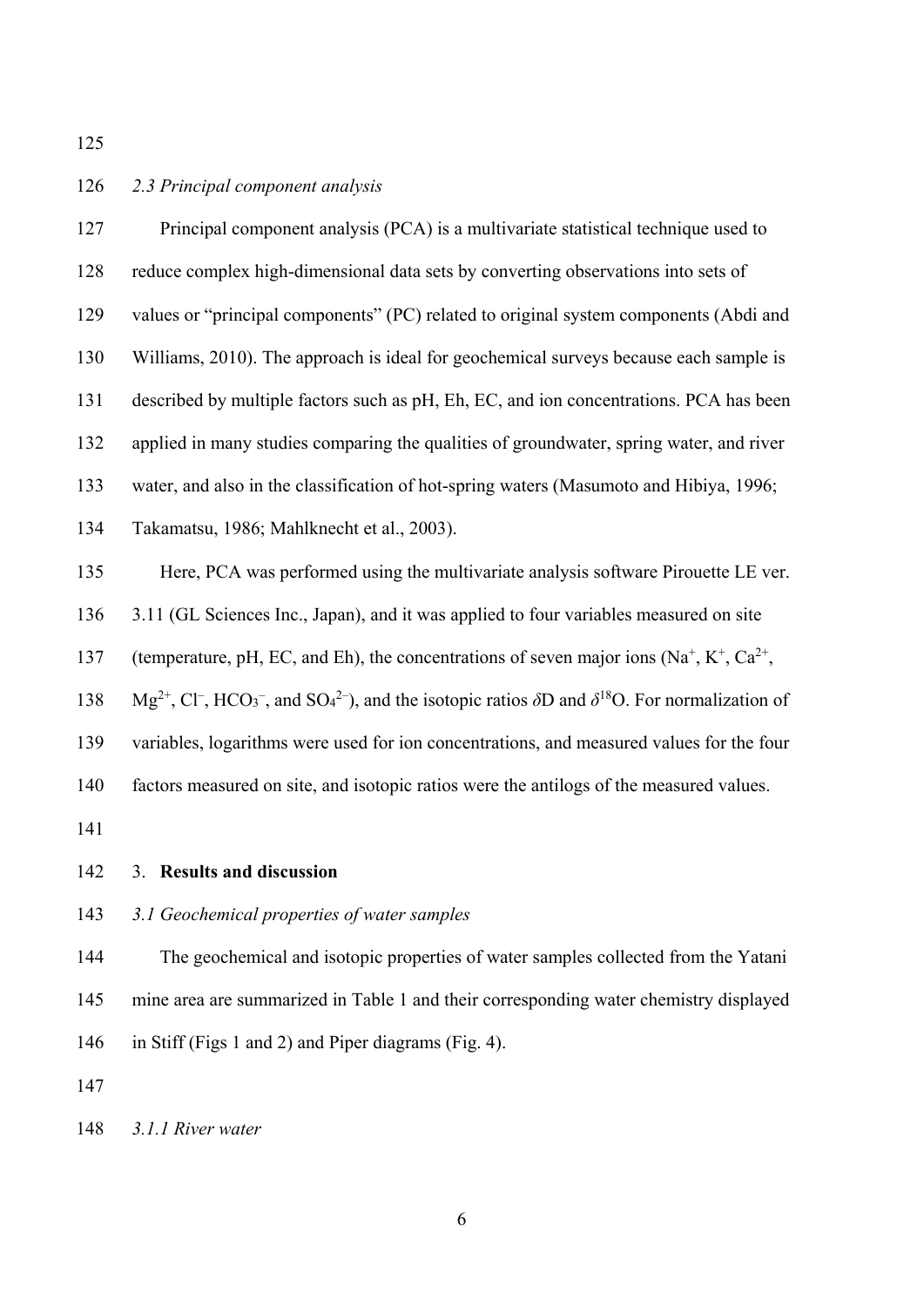| 149 | The pH, EC, Eh, and temperature of river water samples are in the ranges of 6.0–                                      |
|-----|-----------------------------------------------------------------------------------------------------------------------|
| 150 | 8.9, 1.8–9.1 mS m <sup>-1</sup> , +353 to +579 mV, and 4.6°C–7.9°C, respectively. Concentrations                      |
| 151 | of major ions vary with location, with $Ca^{2+}$ , Na <sup>+</sup> , and HCO <sub>3</sub> <sup>-</sup> being dominant |
| 152 | downstream in the Yatanizawa River and the Tengusawa River ( $Na+-HCO3$ or                                            |
| 153 | $Ca^{2+}$ –HCO <sub>3</sub> <sup>–</sup> type waters (samples R-1, R-2, R-9, R-10, R-11, R-12, R-13, and R-14),       |
| 154 | while $SO_4^2$ predominates in samples $(Ca^{2+}-SO_4^2)$ type water; samples R-3, R-4, R-5,                          |
| 155 | R-6, R-7, and R-8) collected upstream where mineralized zones and veins are located                                   |
| 156 | (Sato et al., 1978).                                                                                                  |
| 157 |                                                                                                                       |
|     |                                                                                                                       |

158 *3.1.2 Mine drainage* 

159 The pH, EC, Eh, and temperature of mine drainage are in the ranges of 2.9–7.8,

160 16.5–381 mS m<sup>-1</sup>, +304 to +656 mV, and 11.6°C–18.7°C, respectively. Mine drainage

161 samples are  $Ca^{2+} - SO_4^{2-}$  type waters, except for sample M-1 (from near the adit mouth),

162 which is a  $Ca^{2+}$ -HCO<sub>3</sub><sup>-</sup> type water. Mine drainage samples M-1 to M-14 from old mine

163 workings has lower pH and higher EC values than river water, indicating significant

164 impact of AMD on groundwater quality. EC, pH, and major ion concentrations of mine

165 drainage also varies with location, with EC values increasing with decreasing pH from

166 adit mouth to veins and shaft (Fig. 5). Drainage sample M-12, from the drift, has the

highest EC (381 mS m<sup>-1</sup>) and lowest pH (2.9). Sample M-11, from the shaft, has high

168 EC (235 mS  $\text{m}^{-1}$ ) and a pH of 3.1. A similar trend was observed with concentrations of

169 total Fe and Mn in mine drainage samples. Total Fe and Mn concentrations in samples

170 collected near the adit mouth (samples M-1 to M-9) were  $\leq$ 2.5 and 4.2 mg L<sup>-1</sup>,

171 respectively, while those in samples from around veins, drift, and the shaft (samples M-

172 10 to M-14) were  $\sim 80$  and  $\sim 50$  times higher, respectively.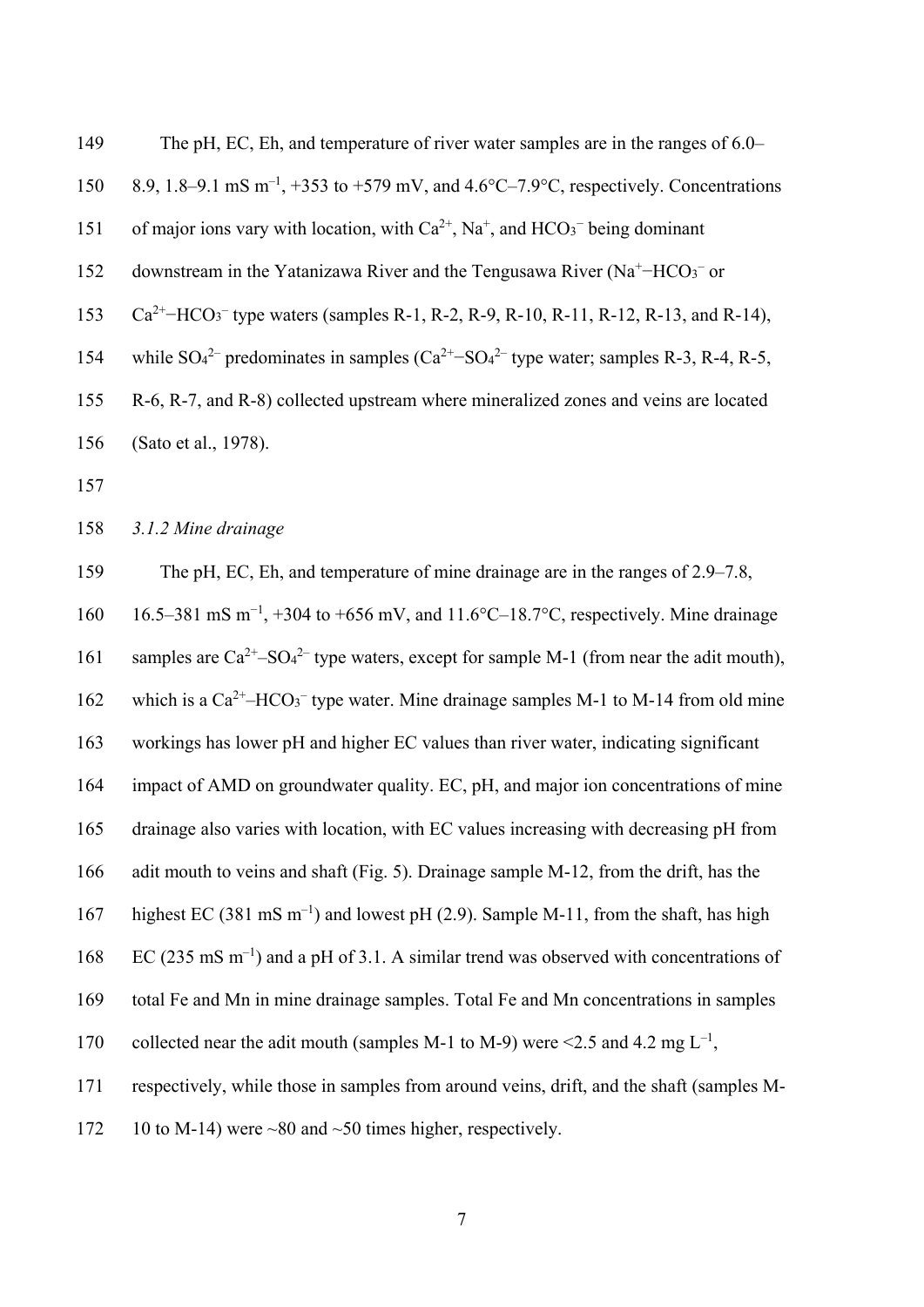# 174 *3.2 Hydrogen and oxygen isotopic ratios*

| 175 | The $\delta$ D and $\delta^{18}$ O values of water samples are in the ranges of -67.1‰ to -55.6‰        |
|-----|---------------------------------------------------------------------------------------------------------|
| 176 | and $-10.8\%$ to $-8.7\%$ , respectively, with relationships illustrated in Fig. 6. Isotopic            |
| 177 | data plot close to the meteoric water line (Craig, 1961; Dansgaard, 1964), and are very                 |
| 178 | similar to those of river water and rainwater collected in Yamagata Prefecture (Mizota                  |
| 179 | and Kusakabe, 1994). The Tengusawa River water samples from higher elevations                           |
| 180 | (~930 m; samples R-9 and R-10) have lower $\delta^{18}$ O and $\delta$ D values, suggesting that the    |
| 181 | relationship between elevation and isotopic ratios is likely due to isotopic fractionation              |
| 182 | during precipitation (Dansgaard, 1964; Lawrence and White, 1991; Mizota and                             |
| 183 | Kusakabe 1994). The ranges of $\delta^{18}O$ and $\delta D$ values in mine drainage approximate those   |
| 184 | of river water, barring sample R-14. Rainwater in mine drainage is temporally                           |
| 185 | decoupled from that in river water, so isotopic ratios in river water may not display                   |
| 186 | significant seasonal variations, with ratios in mine drainage effectively being averaged                |
| 187 | over influx and underground flow. The $\delta^{18}$ O and $\delta$ D values of mine drainage also vary  |
| 188 | with location (Fig. 7). Isotopic ratios of drainage from the drift and shaft (samples M-10              |
| 189 | to M-4) are lower than those of samples from the drainage level (samples M-1 to M-9).                   |
| 190 | $\delta^{18}$ O and $\delta$ D values of mine drainage from the drift and shaft are similar to those of |
| 191 | river water from higher elevations (samples R-9 and R-10; Fig. 6). Drainage from the                    |
| 192 | mine drainage level may thus originate in the Yatanizawa River and its tributaries,                     |
| 193 | whereas that from the drift and shaft may originate in river water at higher elevations                 |
| 194 | $(>900 \text{ m})$ .                                                                                    |
|     |                                                                                                         |

195

# 196 *3.3 Principal component analysis*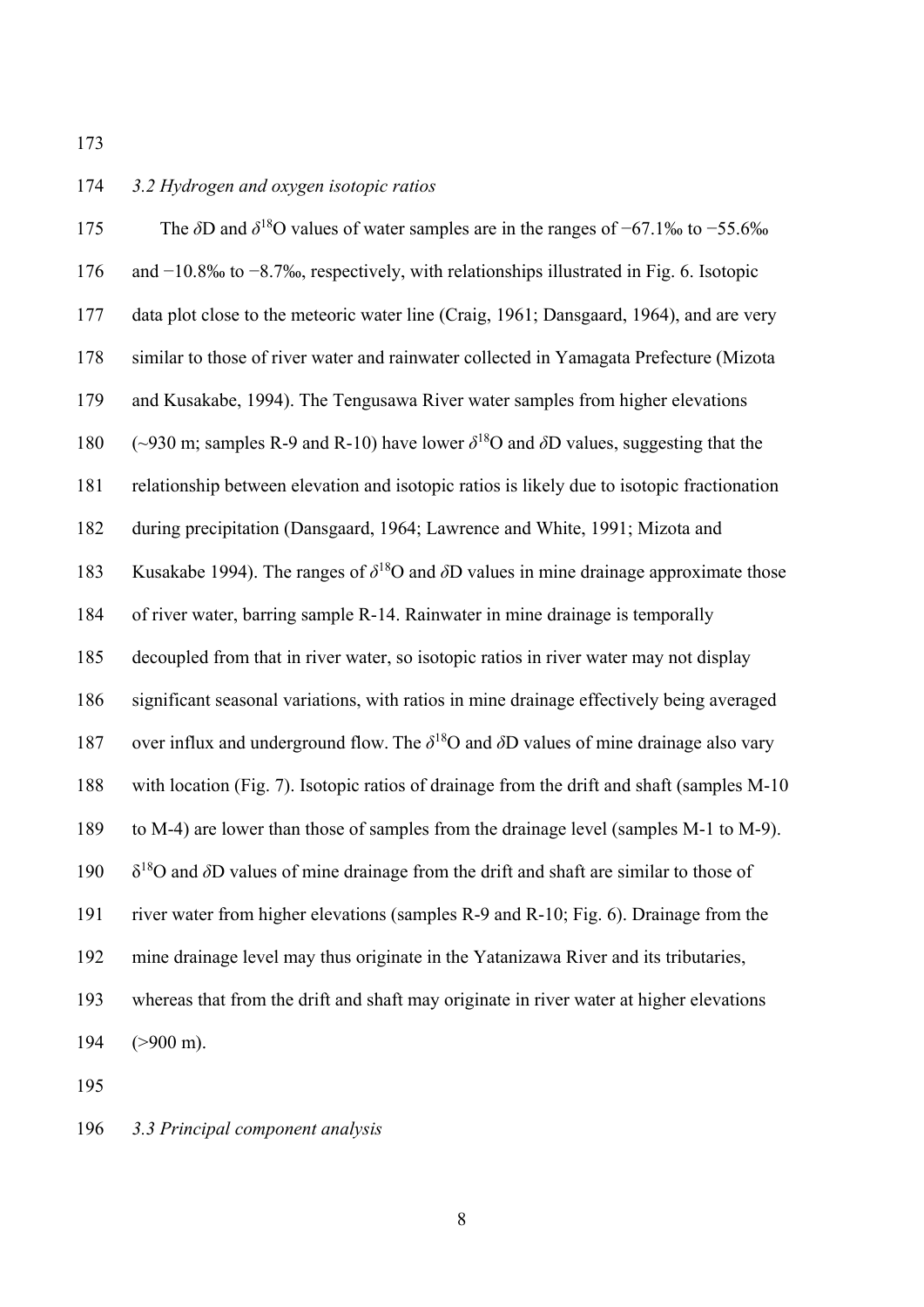197 PCA results are shown in Table 2. Three principal components (PC1, PC2, and PC3) 198 were selected, which together account for more than 82% of the total variability in the 199 dataset. This indicates that the water quality is dominated by these three factors. The 200 first principal component (PC1) has high loadings for  $Ca^{2+}$ , Mg<sup>2+</sup>, and SO<sub>4</sub><sup>2-</sup> with values 201 of >0.35, suggesting that the increase in ion concentrations in mine drainage may be 202 attributed to water–mineral interactions within old mine workings. The high  $SO<sub>4</sub><sup>2</sup>$ 203 loading in PC1 could be explained by the oxidation of pyrite  $(F \in S_2)$ , a common sulfide 204 mineral in metal deposits and altered rocks. Pyrite oxidation is facilitated by  $Fe<sup>3+</sup>$ 205 formed through the oxidation of  $Fe^{2+}$  by dissolved oxygen (Singer and Stumm, 1970; 206 Moses et al., 1987; Tabelin et al., 2017a, b). The high  $Ca^{2+}$  loading relates to reactions 207 of calcite (CaCO3) associated with Au–Ag veins and Pb–Zn veins (Taniguchi, 1969), 208 and possibly to interactions of AMD with concrete used in the construction of the 209 underground concentrator and its supporting facilities. The significant  $Mg^{2+}$  loading 210 relates to reactions of AMD with the mineral chlorite  $(Mg, Fe, Al)_{6}(Al, Si)_{4}O_{10}(OH)_{8}$ 211 associated with Pb–Zn veins (Taniguchi, 1969) or with cementitious materials 212 containing significant amounts of  $Mg^{2+}$ . 213 For the second principal component (PC2), there are high loadings for pH and 214  $\text{HCO}_3^-$ , with values of 0.40 and 0.52, respectively, as expected because of the well-215 established inverse relationship between pH and  $HCO<sub>3</sub><sup>-</sup>$  concentration (Eang et al., 216 2018a, b). 217 The third principal component (PC3) has high loadings for H and O isotopic ratios 218 (>0.60), possibly reflecting the strong correlation between them in water samples and 219 the effect of isotopic fractionation during precipitation (Figs 6 and 7).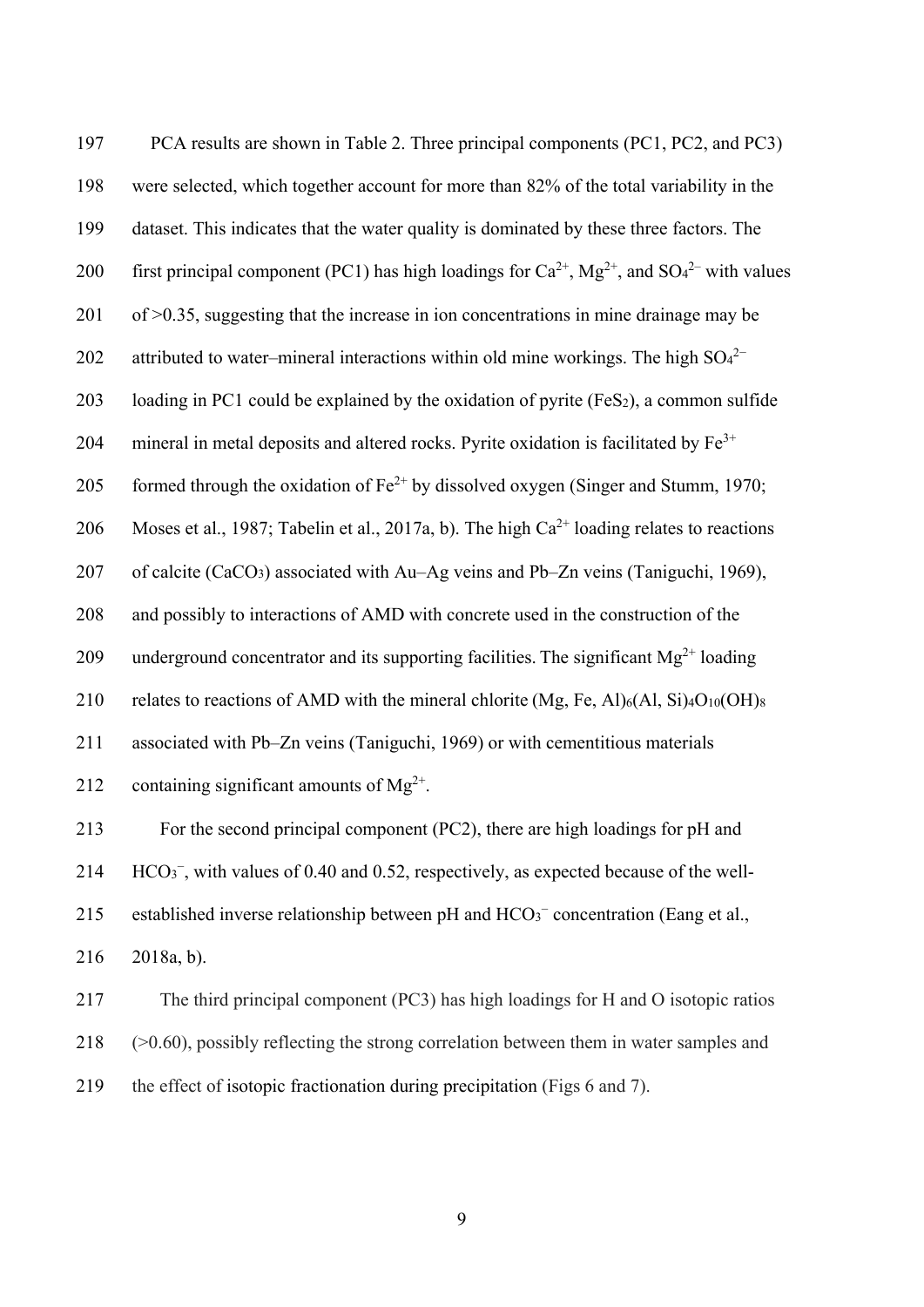220 The sum of the contributions of PC1, PC2, and PC3 is 82% (Table 2), indicating 221 that the geochemistry of surface water and mine drainage are satisfactorily explained by 222 the three PCs.

223 Scatter plots of PC1 vs. PC2 and PC1 vs. PC3 are shown in Fig. 8a and b, 224 respectively. Two different groups of data are clearly observed in both plots, belonging 225 to the water samples collected from the river and old mine workings, respectively. The 226 river water samples are on the negative side of PC1 whereas the mine drainage samples 227 have positive PC1 loading values. This indicates the possibility of interactions between 228 groundwater and sulfide minerals, sand slime, and tailings back-filled into excavated 229 mine areas.

230 The PC2 coefficients of mine drainage samples range from positive to negative 231 values in the following order:  $M-13 > M-14 > M-12 > M-11$ . This shows that the source 232 of mine drainage in drifts (M-11 and M-12) did not come mainly from the shaft (M-13 233 and M-14). It is possible that a large portion of the water from M-11 and M-12 234 originated from the deeper reductive groundwater. This is consistent with the observed 235 flow pattern in which M-11 and M-12 represent water flowing from the back of the 236 drifts, M-13 was the water dripping from the top of the shaft, and M-14 was spring 237 water from the shaft.

238 According to the principal component scores of PC1 vs PC3 (Fig. 8b), two groups 239 of samples can be classified. The group of higher PC1 scores belongs to river water 240 from the elevation of <900 m and mine drainage from the drainage level. On the other 241 hand, the other group represents river water from the elevation of >900 m and mine 242 drainage samples from the drifts and the shaft. These results indicate that the main 243 source of mine drainage from the drainage level is from the Yatanizawa River while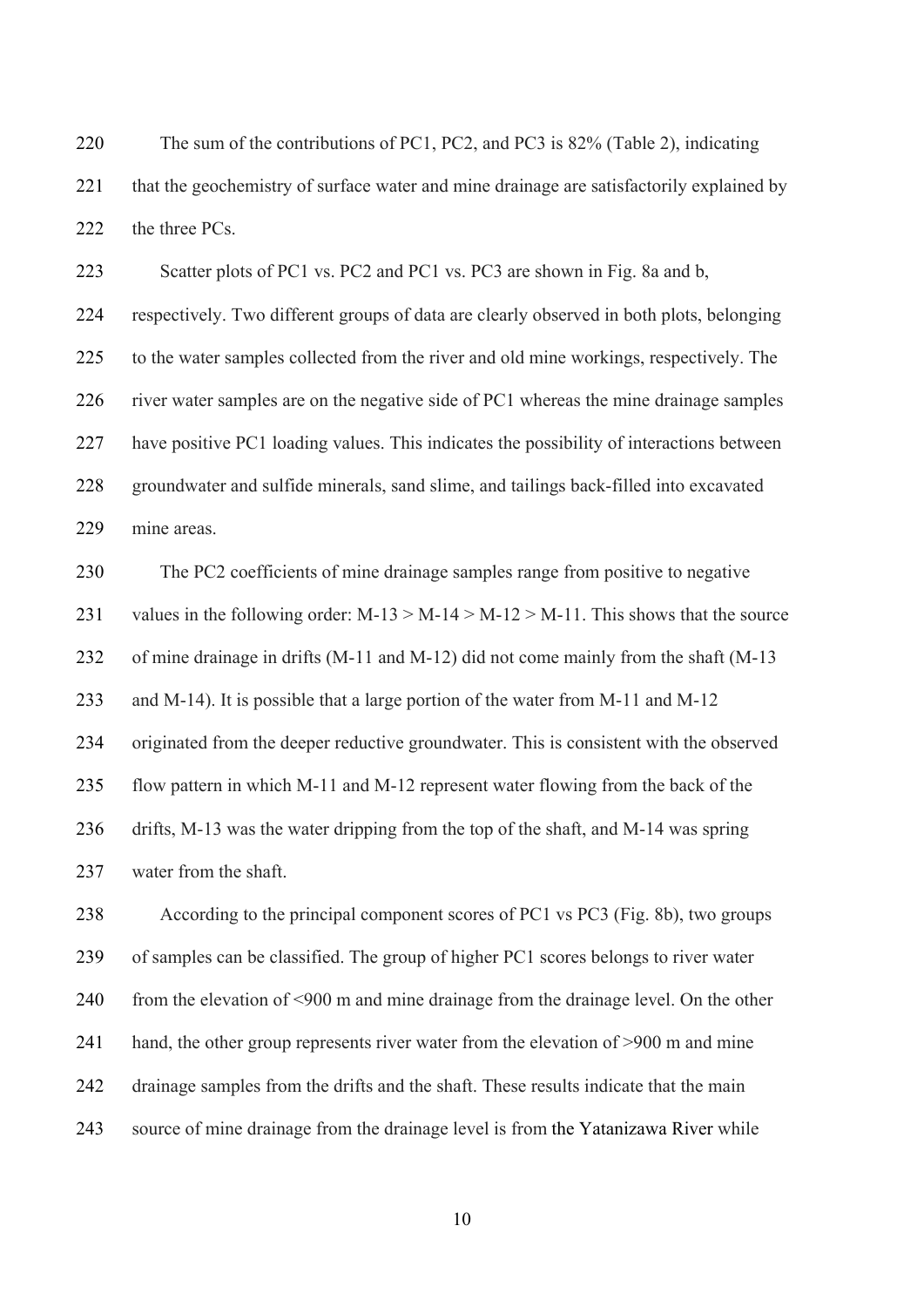244 mine drainage from the drifts and shaft were derived from surface water with higher 245 elevation than that of the Yatanizawa River. In addition, the board distribution of PC1 246 with narrow PC3 scores on shift samples indicates the progress of water–mineral 247 interactions from the same source of water, along the flow from the top to bottom in the 248 shift, as represented by an arrow in Fig. 8b.

249

## 250 *3.4 Concept of groundwater flow and discharge*

251 A conceptual model of drainage flow was devised on the basis of results described 252 in sections 3.1–3.3, as shown in Fig. 9. Groundwater infiltrating from the Yatanizawa 253 River and its tributaries above the mine drainage level, and from the mountain slope 254 (elevation > 900 m) north of the mining area, reacts with sulfide minerals, sand slime 255 and tailings back-filled into excavated mine areas releasing  $SO_4^{2-}$ ,  $Ca^{2+}$ , and  $Mg^{2+}$ 256 before flowing out of the drainage level. In the PCA study, PC1 is related to the degree 257 of water–rock interaction, PC2 to the contribution of groundwater from the deep 258 reductive environment, and PC3 to correlation between H and O isotopic ratios and 259 isotopic fractionation during precipitation. The total AMD flux measured at the 260 neutralization treatment plant increased during the snowmelt season of March to May, 261 with the pH decreasing over that time (Fig. 3). This suggests that the groundwater flux, 262 infiltrating from the mountain slope to the excavated area and reacting with sulfide 263 minerals, increased during the snowmelt season. It follows that a possible method of 264 reducing AMD formation would be to prevent contact between dissolved oxygen and 265 sulfide minerals by changing the drainage level from the current −2 level to the 0 level, 266 or by filling the shallow underground excavated area with cementitious materials. 267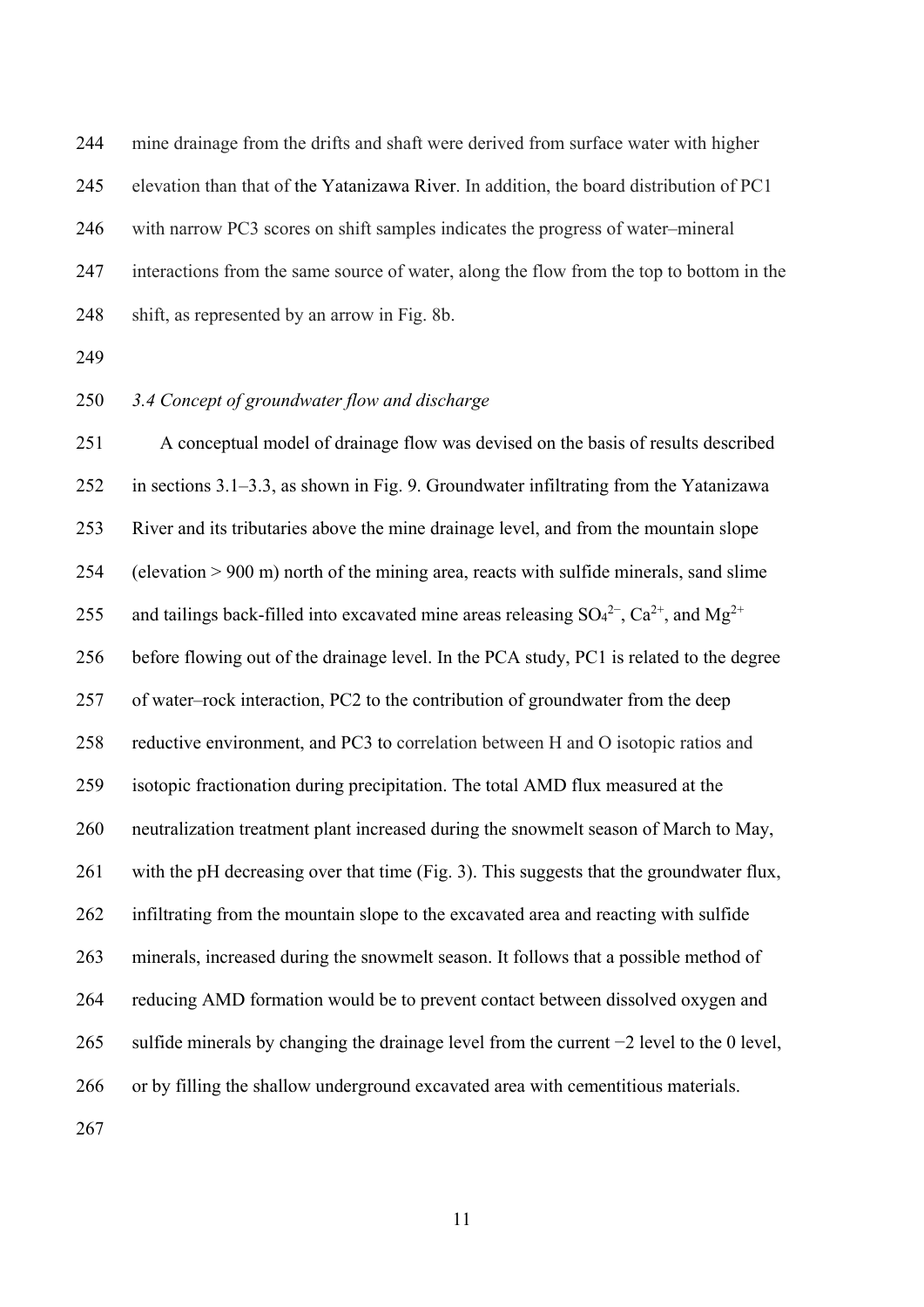268 **4. Conclusions**  269 The findings of this geological, hydrological, geochemical, and isotopic study of acid 270 mine drainage at the Yatani mine are as follows. 271 (1) AMD is formed through interactions between groundwater and sulfide minerals, 272 sand slime, and tailings back-filled into excavated mine areas. 273 (2) The groundwater recharge area for AMD formation is located on the mountain slope 274 at altitudes of  $\sim$ 900 m. 275 (3) AMD formation in the drifts and shaft is more pronounced than in the mine drainage 276 level. 277 (4) Based on a conceptual model of groundwater flow at the mine, AMD formation 278 could be reduced by preventing contact between dissolved oxygen and sulfide 279 minerals by increase the drainage level, or by filling shallow underground excavated 280 areas with cementitious materials. 281 282 **Acknowledgments** 283 The authors thank the editor and anonymous reviewers for their constructive 284 comments that improved this manuscript. We also thank the staff of Mitsubishi 285 Materials Corporation, Eco-Management Corporation, and Mitsubishi Materials Techno 286 Corporation for their help, advice, and cooperation during this study. 287 288 **References** 

- 289 Abdi, H., Williams, L. J., 2010. Principal component analysis. Wiley Interdisciplinary
- 290 Reviews: Computational Statistics 2, 4, 433–459.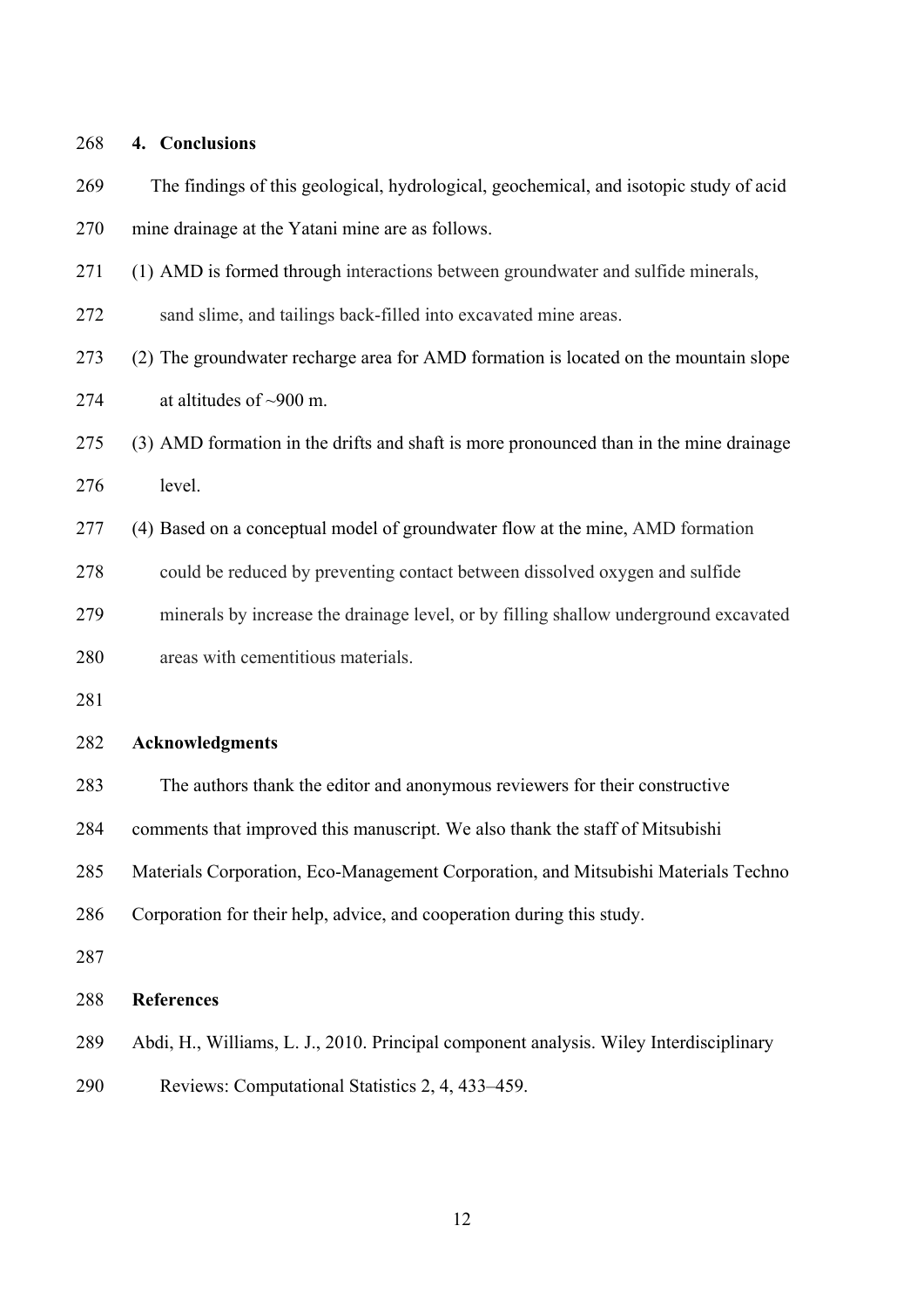- 291 Boularbah, A., Schwartz, C., Bitton, G., Morel. J. L., 2006. Heavy metal contamination
- 292 from mining sites in South Morocco: I. Use of a biotest to assess metal toxicity of
- 293 tailings and soils. Chemosphere 63, 802–810.
- 294 Casiot, C., Lebrun, S., Morin, G., Bruneel, O., Personné, J. C., Elbaz-Poulichet, F.,
- 295 2005. Sorption and redox processes controlling arsenic fate and transport in a stream
- 296 impacted by acid mine drainage. Sci. Total Environ. 347, 122–130.
- 297 Coleman, M. L., Shepherd, T. J., Durham, J. J., Rouse, J. E., Moore, G. R., 1982.
- 298 Reduction of water with zinc for hydrogen isotope analysis. Anal. Chem. 54, 993– 299 995.
- 300 Craig, H., 1961. Standard for reporting concentrations of deuterium and oxygen-18 in 301 natural waters. Science 133, 1833–1834.
- 302 Dansgaard, W., 1964. Stable isotopes in precipitation. Tellus 16, 436–438.
- 303 Eang, K. E., Igarashi, T., Fujinaga, R., Kondo, M., Tabelin, C. B., 2018a. Groundwater
- 304 monitoring of an open-pit limestone quarry: Groundwater characteristics, evolution
- 305 and their connections to rock slopes. Environ. Monit. Assess. 190, 193.
- 306 Eang, K. E., Igarashi, T., Kondo, M., Nakatani, T., Tabelin C. B., Fujinaga, R., 2018b.
- 307 Groundwater monitoring of an open-pit limestone quarry: Water–rock interaction
- 308 and mixing estimation within the rock layers by geochemical and statistical
- 309 analyses. Int. J. Min. Sci. Technol. 28, 849–857.
- 310 Epstein, S., Mayeda, T., 1953. Variation of the  $^{18}$ O content of waters from natural waters. 311 Geochim. Cosmochim. Acta 4, 213–224.
- 312 Gammons, C. H., Duaime, T. E., Parker, S. R., Poulson, S. R., Kennelly, P., 2010.
- 313 Geochemistry and stable isotope investigation of acid mine drainage associated with
- 314 abandoned coal mines in central Montana, USA. Chemical Geology 269, 100–112.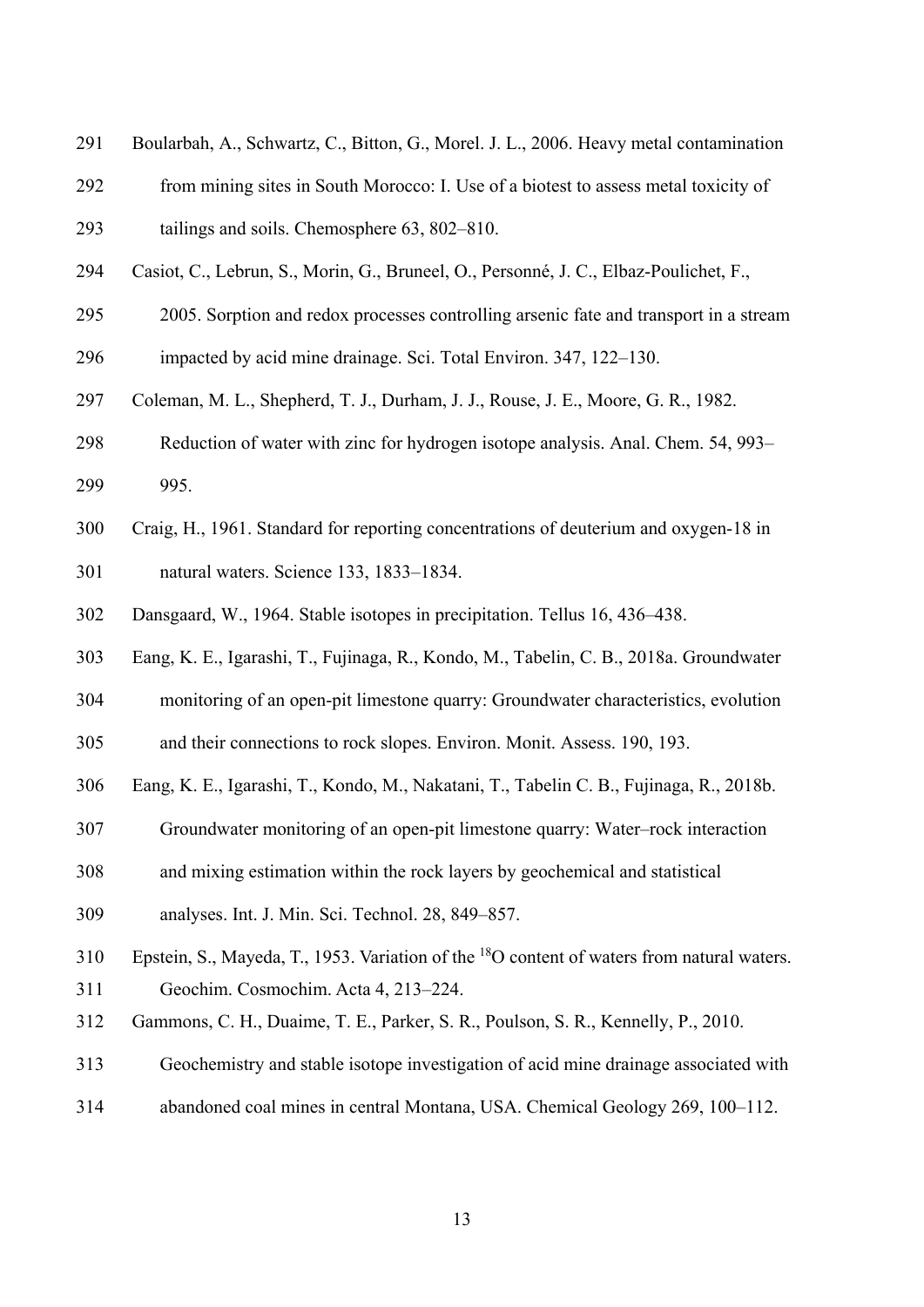- 315 Gault, A. G., Cooke, D. R., Townsend, A. T., Charnock, J. M., Polya, D. A., 2005.
- 316 Mechanisms of arsenic attenuation in acid mine drainage from Mount Bischoff,
- 317 western Tasmania. Sci. Total Environ. 345, 219–228.
- 318 Hazen, J. M., Milliams, M. W., Stover, B., Wireman, M., 2002. Characterization of acid
- 319 mine drainage using a combination of hydrometric, chemical and isotopic analyses,
- 320 Mary Murphy Mine, Colorado. Environ. Geochem. Health 24, 1–22.
- 321 Herrera, P., Uchiyama, H., Igarashi, T., Asakura, K., Ochi, Y., Ishizuka, F., Kawada, S.,
- 322 2007a. Acid mine drainage treatment through a two-step neutralization ferrite-
- 323 formation process in northern Japan: Physical and chemical characterization of the
- 324 sludge. Miner. Eng. 20, 1309–1314.
- 325 Herrera, P., Uchiyama, H., Igarashi, T., Asakura, K., Ochi, Y., Iyatomi, N., Nagae, S.,
- 326 2007b. Treatment of acid mine drainage through a ferrite formation process in
- 327 central Hokkaido, Japan: Evaluation of dissolved silica and aluminium interference
- 328 in ferrite formation. Miner. Eng. 20, 1255–1260.
- 329 Hien, N. T. T., Yoneda, M., Matsui, A., Hai, H. T., Pho, N. V., Quang, N. H., 2012.
- 330 Environmental contamination of arsenic and heavy metals around Cho Dien lead 331 and zinc mine, Vietnam. J. Water Environ. Technol. 10, 253–265.
- 332 Hierro, A., Olías, M., Cánovas, C. R., Martín, J. E., Bolivar, J. P., 2014. Trace metal
- 333 partitioning over a tidal cycle in an estuary affected by acid mine drainage (Tinto
- 334 estuary, SW Spain). Sci. Total Environ. 18–28, 497–498.
- 335 Iwatsuki, T., Yoshida, H., 1999. Groundwater chemistry and fracture mineralogy in the
- 336 basement granitic rock in the Tono uranium mine area, Gifu Prefecture, Japan:
- 337 Groundwater composition Eh evolution analysis by fracture filling minerals.
- 338 Geochem. J. 33, 19–32.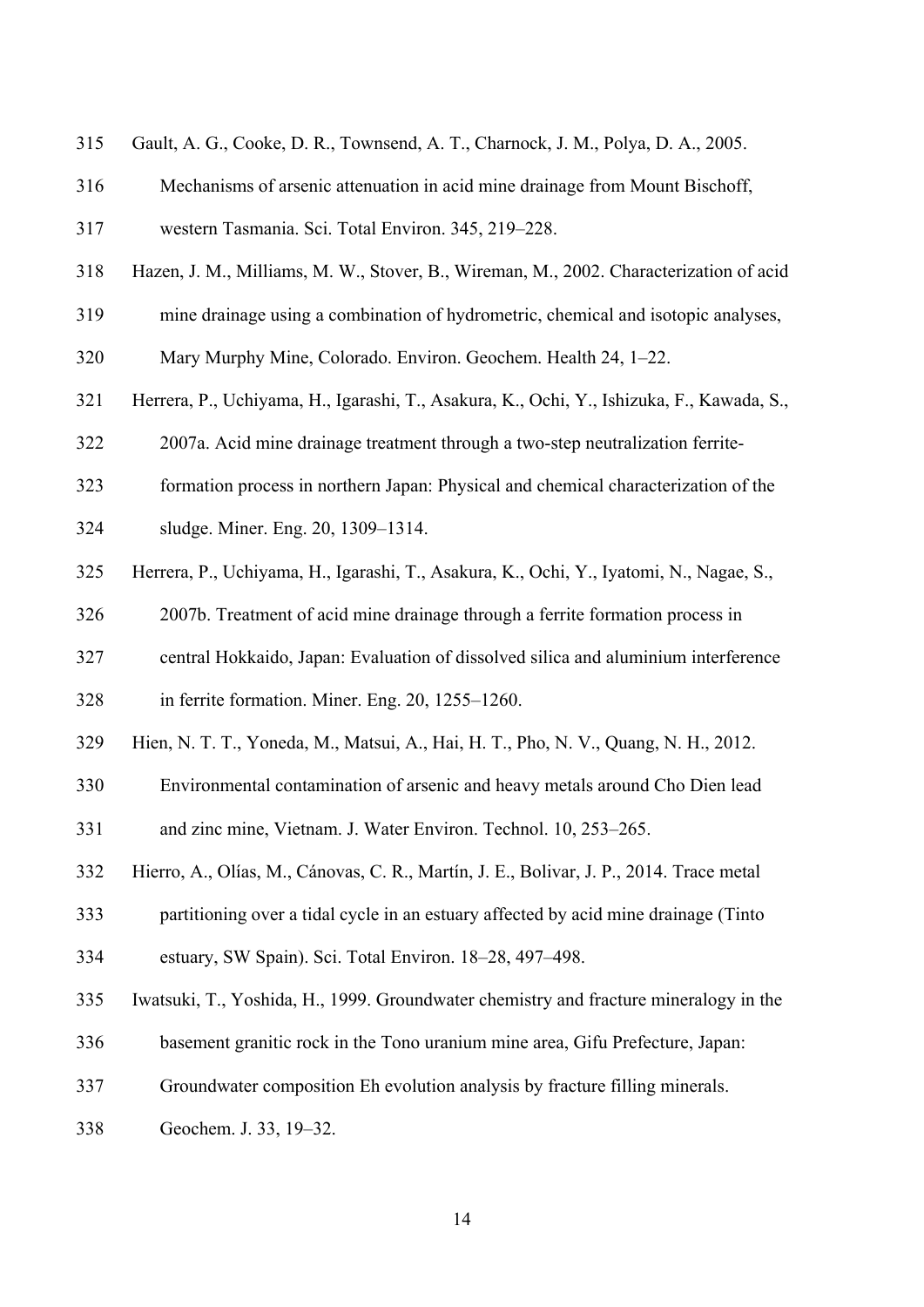- 339 Kalin, M., Fyson, A., Wheeler, W. N., 2006. The chemistry of conventional and
- 340 alternative treatment systems for the neutralization of acid mine drainage. Sci. Total 341 Environ. 366, 395–408.
- 342 Kawabe, N., 2017. The significance of the soil environment, aqueous environment and
- 343 planting trees measure in mine pollution control. Program and Abstracts, MMIJ and
- 344 EARTH 2017 Sapporo, pp. 89–90 (in Japanese).
- 345 Lawrence, J. R., White, S. D., 1991. In: Taylor, Jr., H. P., O'Neil, J. R., Kaplan, I. R., et
- 346 al. (Eds.), A Tribute to Samuel Epstein. The Geochemical Society. Special
- 347 Publication, No. 3, New York, pp. 169–185.
- 348 Lim, H. S., Lee, J. S., Chon, H. T., Sager, M., 2008. Heavy metal contamination and
- 349 health risk assessment in the vicinity of the abandoned Songcheon Au–Ag mine in 350 Korea. J. Geochem. Explor. 96, 223–230.
- 351 Lowson, R.T., 1982. Aqueous oxidation of pyrite by molecular oxygen. Chem. Rev. 82, 352 461–497.
- 353 Mahara, Y., Nakata, E., Oyama, T., Miyakawa, K., Igarashi, T., Ichihara, Y.,
- 354 Matsumoto, K., 2006. Proposal for the methods to characterize fossil seawater:
- 355 Distribution of anions, cations and stable isotopes, and estimation on the
- 356 groundwater residence time by measuring  ${}^{36}$ Cl at the Taiheiyou Coal Mine. J.
- 357 Groundwater Hyd. 48, 17–33 (in Japanese with English abstract).
- 358 Mahlknecht, J., Steinich, B., Navarro de Léon, I., 2003. Groundwater chemistry and
- 359 mass transfers in the independence aquifer, central Mexico, by using multivariate
- 360 statistics and mass-balance models. Environ. Geol. 45, 781-795.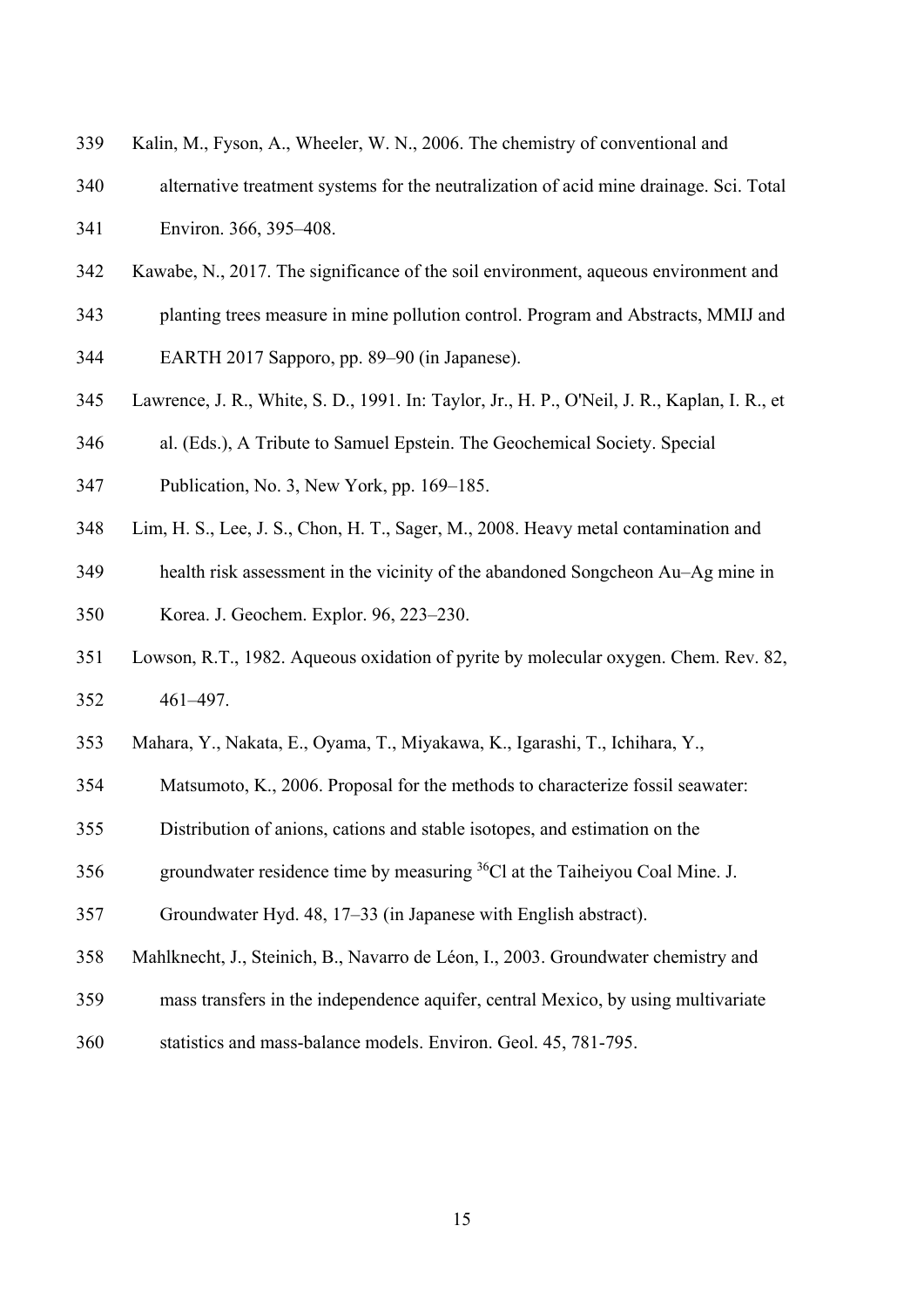- 361 Masumoto, K., Hibiya, K., 1996. Evaluation of regional groundwater flow in rock mass
- 362 by geochemical survey: A case study at tunneling site. J. Japan Soc. Eng. Geol. 36,
- 363 70–78 (in Japanese with English abstract).
- Mizota, C., Kusakabe, M., 1994. Spatial distribution of  $\delta D \delta^{18}O$  values of surface and
- 365 shallow groundwaters from Japan, south Korea and east China. Geochem. J. 28, 366 387–410.
- 367 Molson, J. W., Fala, O., Aubertin, M., Bussière, B., 2005. Numerical simulations of 368 pyrite oxidation and acid mine drainage in unsaturated waste rock piles. J. Contam.
- 369 Hydrol. 78, 343–371.
- 370 Moses, C. O., Nordstrom, D. K., Herman, J. S., Mills, A. L., 1987. Aqueous pyrite
- 371 oxidation by dissolved oxygen and ferric iron. Geochim. Cosmochim. Acta 51, 372 1561–1571.
- 373 Nagai, Y., 2018. Action for the mountains of origin recurrence of closed mines which 374 utilized Green Remediation. Program and Abstracts, MMIJ Tokyo, pp. 36 (in
- 375 Japanese).
- 376 Ogino T., 2017. Water purification by constructed wetland. Program and Abstracts,
- 377 MMIJ and EARTH 2017 Sapporo, pp. 89 (in Japanese).
- 378 Okimoto, N., Yamagata, S., Mizukoshi, H., Sugimoto, H., Sakakibara, N., 2017.
- 379 Application of a soil erosion prevention method in the abandoned mine site by a
- 380 greening technology with cement and wood chips, "Chipcrete". Program and
- 381 Abstracts, MMIJ and EARTH 2017 Sapporo, pp. 91–92 (in Japanese).
- 382 Okumura, M., 2003. Hydrogeochemical study of the 3M level adit drainage at the old
- 383 Matsuo mine. Resources Geol. 53, 173–182 (in Japanese with English abstract).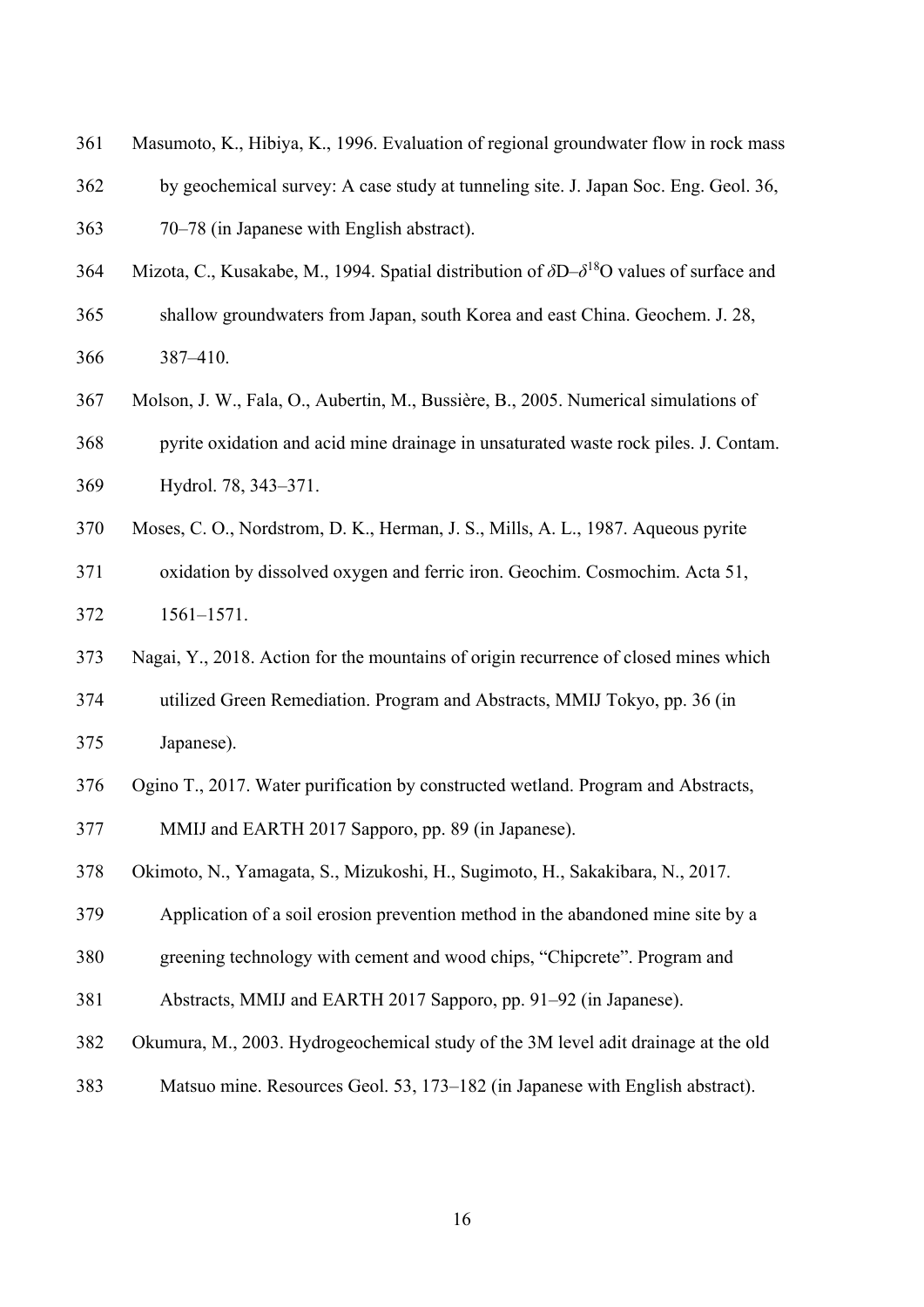- 384 Pabst, T., Bussière, B., Aubertina, M., Molson, J., 2018. Comparative performance of
- 385 cover systems to prevent acid mine drainage from pre-oxidized tailings: A
- 386 numerical hydro-geochemical assessment. J. Contam. Hydrol. 214, 39–53.
- 387 Ramasamy, M., Power, C., Mkandawire, M., 2018. Numerical prediction of the long-
- 388 term evolution of acid mine drainage at a waste rock pile site remediated with an
- 389 HDPE-lined cover system. J. Contam. Hydrol. 216, 10–26.
- 390 Sato, N., Takatori, I., Yanagisawa, S., 1978. Geology and ore deposits of the Yatani
- 391 Mine, Yamagata Prefecture, Japan, with special reference to some suggestions on
- 392 exploration. Mining Geol. 28, 177–190 (in Japanese with English abstract).
- 393 Singer, P. C., Stumm, W., 1970. Acidic mine drainage: The rate-determining step.
- 394 Science 167, 1121–1123.
- 395 Skierszkan, E. K., Mayer, K. U., Weis, D., Beckie, R. D., 2016. Molybdenum and zinc
- 396 stable isotope variation in mining waste rock drainage and waste rock at the
- 397 Antamina mine, Peru. Sci. Total Environ. 550, 103–113.
- 398 Sracek, O., Choquette, M., Gélinas, P., Lefebvre, R., Nicholson, R. V., 2004.
- 399 Geochemical characterization of acid mine drainage from a waste rock pile, Mine
- 400 Doyon, Quebec, Canada. J. Contam. Hydrol. 69, 45–71.
- 401 Tabelin, C. B., Igarashi, T., Takahashi, R., 2012a. Mobilization and speciation of
- 402 arsenic from hydrothermally altered rock in laboratory column experiments under
- 403 ambient conditions. Appl. Geochem. 27, 326–342.
- 404 Tabelin, C. B., Igarashi, T., Yoneda, T., 2012b. Mobilization and speciation of arsenic
- 405 from hydrothermally altered rock containing calcite and pyrite under anoxic
- 406 conditions. Appl. Geochem. 27, 2300–2314.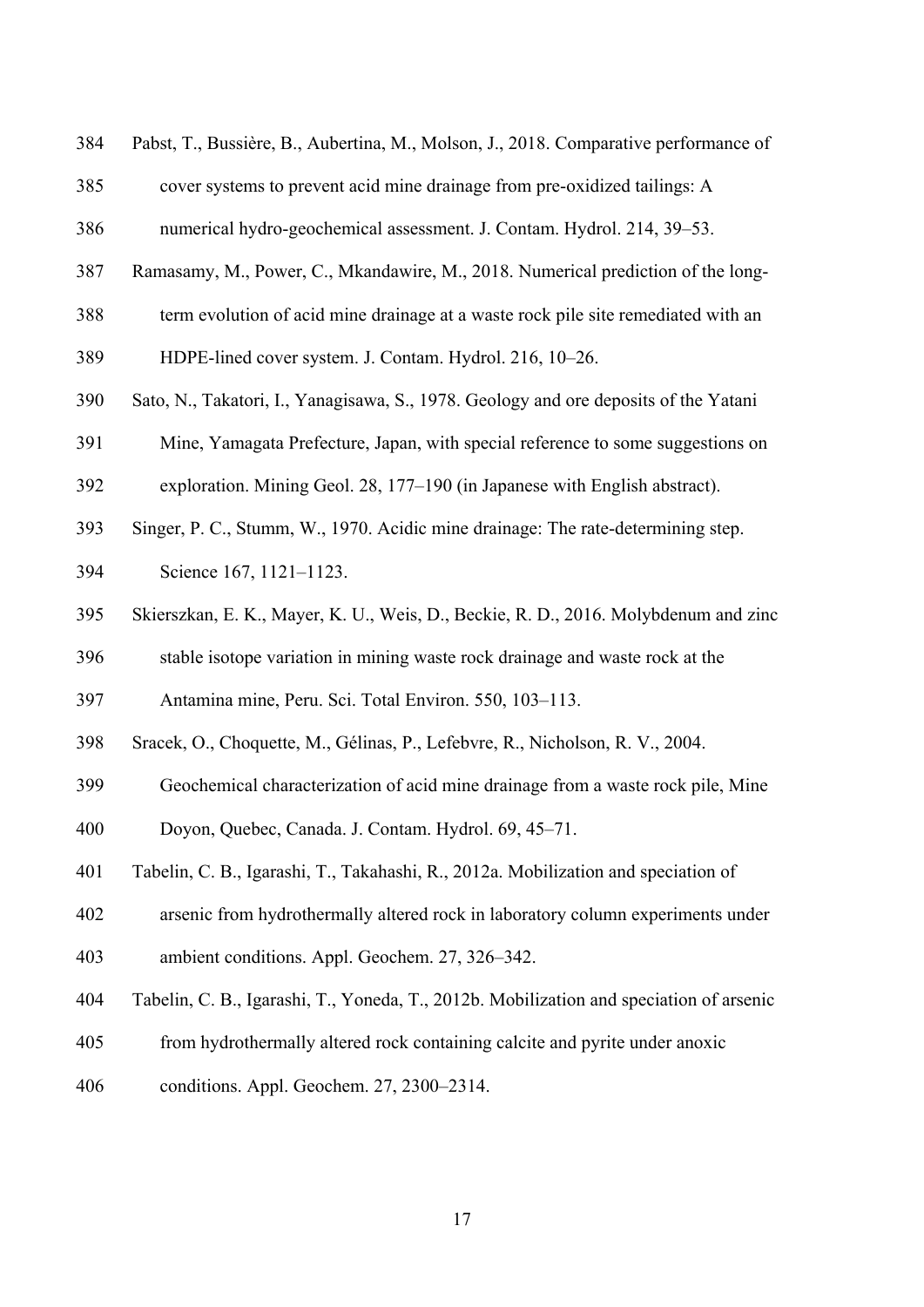| 407 | Tabelin, C. B., Sasaki, R., Igarashi, T., Park, I., Tamoto, S., Arima, T., Ito, M.,      |
|-----|------------------------------------------------------------------------------------------|
| 408 | Hiroyoshi, N., 2017a. Simultaneous leaching of arsenite, arsenate, selenite and          |
| 409 | selenate, and their migration in tunnel-excavated sedimentary rocks: I. Column           |
| 410 | experiments under intermittent and unsaturated flow. Chemosphere 186, 558–569.           |
| 411 | Tabelin, C. B., Veerawattananun, S., Ito, M., Hiroyoshi, N., Igarashi, T., 2017b. Pyrite |
| 412 | oxidation in the presence of hematite and alumina: I. Batch leaching experiments         |
| 413 | and kinetic modeling calculations. Sci. Total Environ. 580, 687–698.                     |
| 414 | Tabelin, C. B., Veerawattananun, S., Ito, M., Hiroyoshi, N., Igarashi, T., 2017c. Pyrite |
| 415 | oxidation in the presence of hematite and alumina: II. Effects on the cathodic and       |
| 416 | anodic half-cell reactions. Sci. Total Environ. 581–582, 126–135.                        |
| 417 | Tabelin, C. B., Sasaki, R., Igarashi, T., Park, I., Tamoto, S., Arima, T., Ito, M.,      |
| 418 | Hiroyoshi, N., 2017d. Simultaneous leaching of arsenite, arsenate, selenite and          |
| 419 | selenate, and their migration in tunnel-excavated sedimentary rocks: II. Kinetic and     |
| 420 | reactive transport modeling. Chemosphere 188, 444–454.                                   |
| 421 | Takamatsu, N., 1986. Classification of coastal type saline springs by principal          |
| 422 | component analysis. J. Hot Spring Science 36, 158–166 (in Japanese with English          |
| 423 | abstract).                                                                               |
| 424 | Taniguchi, H., 1969. Geology and ore deposits of the Yatani Mine, with special           |
| 425 | reference to the gold and silver veins. Mining Geol. 19, 113-121 (in Japanese with       |
| 426 | English abstract).                                                                       |
| 427 | Tomiyama, S., Ueda, A., Ii, H., Nakamura, Y., Koizumi, Y., Saito, K., 2010a. Sources     |
| 428 | and flow system of groundwater in the Hosokura mine, Miyagi Prefecture, using            |
| 429 | geochemical method and numerical simulation. J. MMIJ 126, 31-37 (in Japanese             |
| 430 | with English abstract).                                                                  |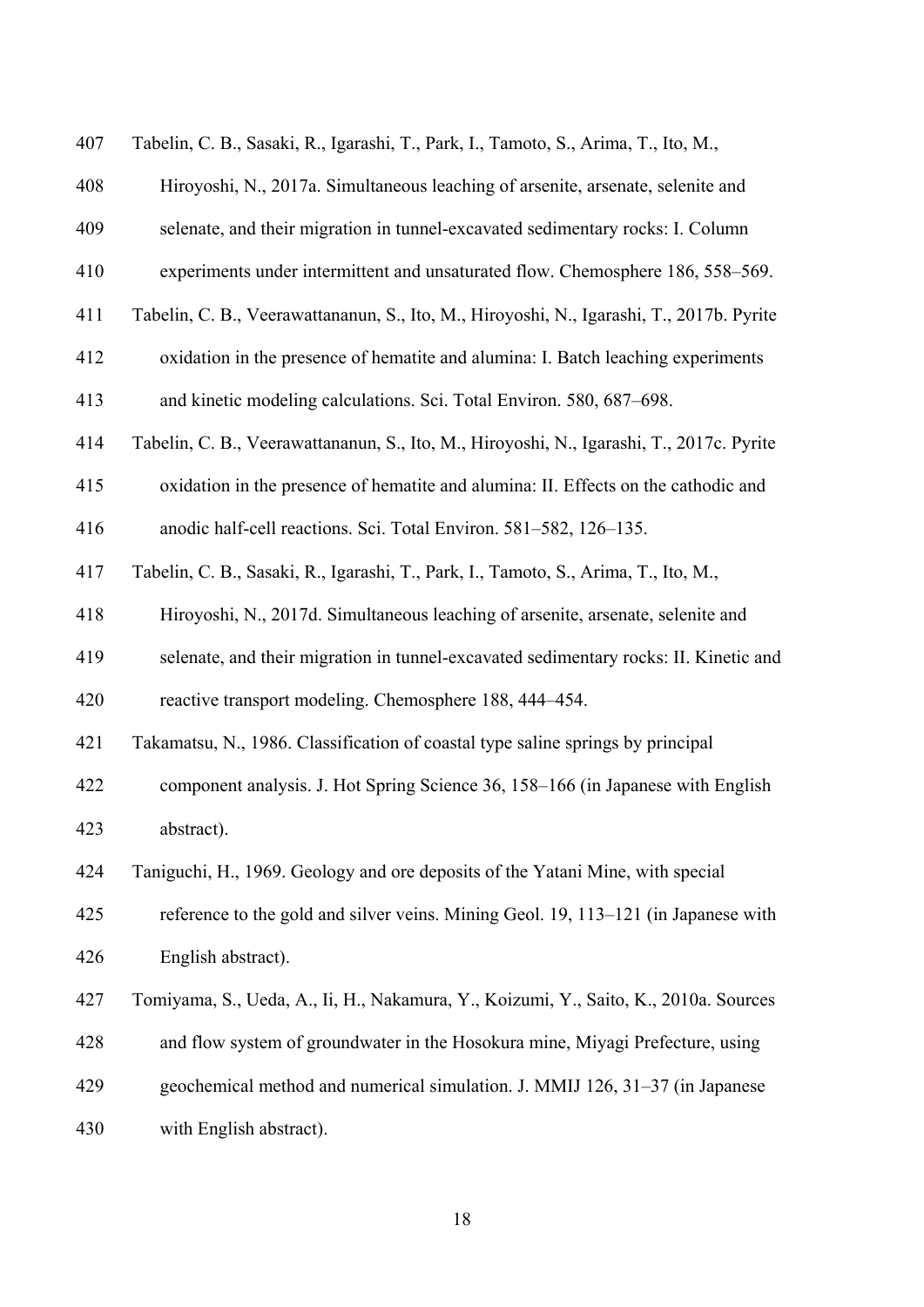- 431 Tomiyama, S., Ii, H., Koizumi, Y., Metugi, H., 2010b. Modeling of groundwater
- 432 recharge and discharge in Tomitaka mine, Miyazaki Prefecture. J. Groundwater 433 Hyd., 52, 261–274 (in Japanese with English abstract).
- 434 Tomiyama, S., Takahashi, K., Yamagata, S., Igarashi, T., 2016a. Study the effect of
- 435 sealing ground surface on reduction of mine drainage. Program and Abstracts,
- 436 MMIJ Morioka, pp. 130 (in Japanese).
- 437 Tomiyama, S., Igarashi, T., Ii, H., Takano, H., 2016b. Sources and flow system of
- 438 groundwater in the Shimokawa mine, north Hokkaido, using geochemical method
- 439 and numerical simulation. J. MMIJ 132, 80–88 (in Japanese with English abstract).
- 440 Ueda, H., Masuda, N., 2005. An analysis of mine drainage treatment cost and the
- 441 technical development to prevent mine pollution. J. MMIJ 121, 323–329 (in
- 442 Japanese with English abstract).
- 443 Wunsch, D. R., Dinger, J. S., Graham, D. R., 1999. Predicting groundwater movement
- 444 in large mine spoil areas in the Appalachian Plateau. Int. J. Coal Geol. 41, 73–106.
- 445 Yamaguchi, K., Tomiyama, S., Metugi, H., Ii, H., Ueda, A., 2015. Flow and
- 446 geochemical modeling of drainage from Tomitaka mine, Miyazaki, Japan. J.
- 447 Environ. Sci. 36, 130–143.
- 448 Younger, P. L., 2001. Mine water pollution in Scotland: Nature, extent and preventative 449 strategies. Sci. Total Environ. 265, 309–326.
- 450 Zhao, Q., Guo, F., Zhang, Y., Ma, S., Jia, X., Meng, W., 2017. How sulfate-rich mine
- 451 drainage affected aquatic ecosystem degradation in northeastern China, and
- 452 potential ecological risk. Sci. Total Environ. 609, 1093–1102.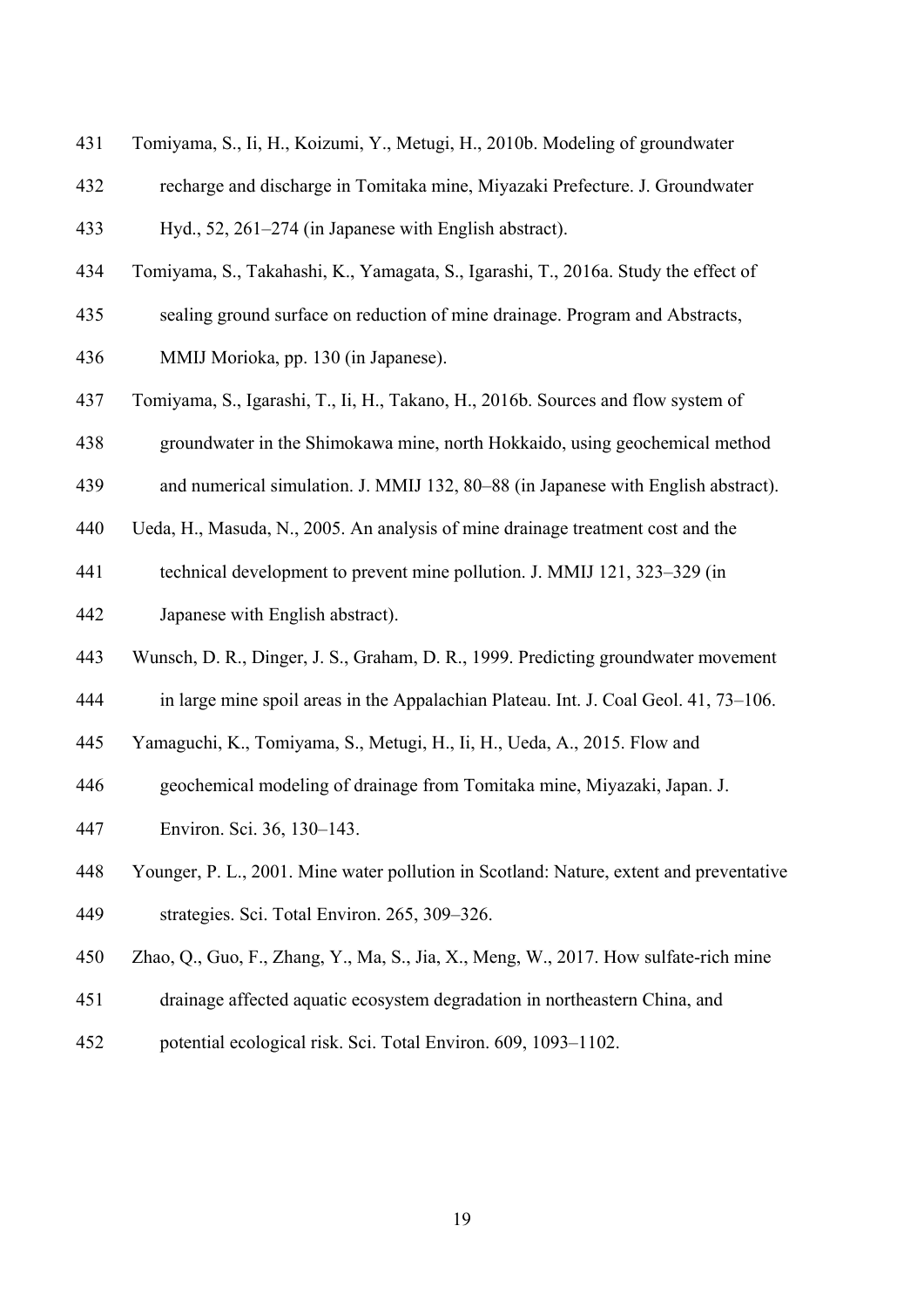| Sample type      | Table 1. Geochemical properties of water samples.<br>$\rm EC$<br>Temp<br>Eh<br>Concentration (mg $L^{-1}$ )<br>Sample<br>pH<br>$(mS m^{-1})$<br>(mV)<br>$(^{\circ}C)$ |     |      |     |      |                   | Stable isotope<br>ratios (‰) |        |           |        |                  |             |       |       |            |                |
|------------------|-----------------------------------------------------------------------------------------------------------------------------------------------------------------------|-----|------|-----|------|-------------------|------------------------------|--------|-----------|--------|------------------|-------------|-------|-------|------------|----------------|
|                  |                                                                                                                                                                       |     |      |     |      | $\overline{Na}^+$ | $\overline{K^+}$             | $Ca2+$ | $Mg^{2+}$ | $Cl^-$ | HCO <sub>3</sub> | $SO_4^{2-}$ | T-Fe  | T-Mn  | $\delta D$ | $\delta^{18}O$ |
|                  | $R-1$                                                                                                                                                                 | 8.9 | 2.6  | 353 | 7.9  | 2.2               | 0.3                          | 2.5    | 0.5       | 1.9    | 7.8              | 4.3         | < 0.1 | < 0.1 | $-61.4$    | $-10.1$        |
|                  | $R-2$                                                                                                                                                                 | 8.5 | 9.1  | 392 | 6.2  | 2.3               | 0.6                          | 18     | 1.3       | 2.1    | 35               | 23          | < 0.1 | < 0.1 | $-61.7$    | $-10.1$        |
|                  | $R-3$                                                                                                                                                                 | 8.1 | 3.7  | 412 | 5.0  | 1.6               | 0.7                          | 4.4    | 0.7       | 1.8    | 4.4              | 11          | < 0.1 | 0.2   | $-64.2$    | $-10.4$        |
|                  | $R-4$                                                                                                                                                                 | 6.0 | 4.0  | 525 | 7.1  | 1.8               | 1.9                          | 3.6    | 0.7       | 2.1    | 0.7              | 15          | < 0.1 | 0.1   | $-60.9$    | $-10.2$        |
|                  | $R-5$                                                                                                                                                                 | 6.4 | 4.9  | 472 | 6.5  | 2.7               | 1.0                          | 6.8    | 0.6       | 1.7    | 9.2              | 16          | < 0.1 | 0.2   | $-60.6$    | $-10.3$        |
|                  | $R-6$                                                                                                                                                                 | 6.9 | 6.2  | 414 | 4.6  | 3.2               | 0.6                          | 9.9    | 0.9       | 1.9    | 14               | 21          | 0.1   | < 0.1 | $-61.8$    | $-9.7$         |
|                  | $R-7$                                                                                                                                                                 | 6.7 | 3.5  | 579 | 5.6  | 2.7               | 0.8                          | 4.4    | 0.4       | 1.6    | 7.4              | 11          | < 0.1 | < 0.1 | $-64.1$    | $-10.3$        |
| River water      | $R-8$                                                                                                                                                                 | 6.7 | 4.2  | 507 | 7.3  | 2.0               | 1.5                          | 4.8    | 1.0       | 2.1    | 6.6              | 13          | < 0.1 | < 0.1 | $-67.1$    | $-10.5$        |
|                  | $R-9$                                                                                                                                                                 | 6.7 | 2.1  | 498 | 5.5  | 2.5               | 0.5                          | 2.1    | 0.3       | 1.6    | 11               | 1.7         | < 0.1 | < 0.1 | $-69.4$    | $-10.8$        |
|                  | $R-10$                                                                                                                                                                | 6.7 | 1.8  | 497 | 6.4  | 2.3               | 1.0                          | 1.0    | 0.3       | 1.7    | 8.9              | 1.0         | < 0.1 | < 0.1 | $-67.7$    | $-10.7$        |
|                  | $R-11$                                                                                                                                                                | 6.7 | 2.0  | 514 | 6.8  | 2.4               | 0.5                          | 1.7    | 0.4       | 1.9    | 8.6              | 1.8         | 0.5   | 0.1   | $-64.1$    | $-10.1$        |
|                  | $R-12$                                                                                                                                                                | 6.9 | 3.9  | 511 | 6.1  | 3.2               | 0.6                          | 5.4    | 0.7       | 1.8    | 22               | 4.4         | 0.2   | < 0.1 | $-69.4$    | $-10.6$        |
|                  | $R-13$                                                                                                                                                                | 6.9 | 3.6  | 515 | 6.5  | 2.3               | 0.7                          | 5.4    | 1.1       | 1.8    | 13               | 10          | < 0.1 | < 0.1 | $-65.9$    | $-10.4$        |
|                  | $R-14$                                                                                                                                                                | 7.1 | 5.2  | 517 | 6.2  | 2.6               | 0.8                          | 7.6    | 1.5       | 2.1    | 18               | 11          | < 0.1 | < 0.1 | $-55.6$    | $-8.7$         |
|                  | $R-15$                                                                                                                                                                | 6.9 | 4.6  | 512 | 6.4  | 3.2               | 0.7                          | 6.4    | 0.5       | 1.7    | 14               | 11          | < 0.1 | < 0.1 | $-65.2$    | $-10.5$        |
|                  | $M-1$                                                                                                                                                                 | 7.6 | 16.5 | 512 | 11.6 | 5.5               | 0.7                          | 29     | 1.8       | 2.4    | 70               | 32          | < 0.1 | < 0.1 | $-63.8$    | $-10.2$        |
|                  | $M-2$                                                                                                                                                                 | 7.4 | 22.6 | 516 | 13.5 | 6.1               | 1.0                          | 43     | 2.2       | 2.3    | 78               | 62          | 0.2   | 1.9   | $-63.9$    | $-10.2$        |
|                  | $M-3$                                                                                                                                                                 | 7.4 | 29.2 | 518 | 12.6 | 5.5               | 1.3                          | 59     | 2.4       | 2.2    | 93               | 88          | 0.1   | 0.4   | $-64.1$    | $-10.4$        |
|                  | $M-4$                                                                                                                                                                 | 7.4 | 32.6 | 480 | 12.8 | 6.2               | 1.1                          | 66     | 2.0       | 2.2    | 54               | 130         | < 0.1 | 0.3   | $-63.2$    | $-10.0$        |
| Mine drainage    | $M-5$                                                                                                                                                                 | 7.4 | 37.2 | 478 | 12.0 | 3.3               | 1.3                          | 73     | 5.6       | 2.2    | 57               | 160         | 2.5   | 4.2   | $-64.6$    | $-10.6$        |
| drainage<br>from | $M-6$                                                                                                                                                                 | 7.8 | 70.7 | 477 | 16.6 | 6.8               | 1.0                          | 66     | 1.6       | 2.1    | 53               | 130         | < 0.1 | 1.6   | $-65.0$    | $-10.6$        |
| level $(-2L)$    | $M-7$                                                                                                                                                                 | 7.6 | 73.6 | 439 | 17.4 | 18                | 1.3                          | 120    | 3.6       | 2.3    | 110              | 260         | < 0.1 | 0.5   | $-66.1$    | $-10.6$        |
|                  | $M-8$                                                                                                                                                                 | 7.1 | 97.2 | 304 | 17.1 | 17                | 1.7                          | 210    | 8.9       | 2.3    | 260              | 380         | < 0.1 | 2.1   | $-63.7$    | $-9.9$         |
|                  | $M-9$                                                                                                                                                                 | 7.0 | 37.5 | 455 | 17.2 | 10                | 2.0                          | 230    | 8.4       | 2.1    | 220              | 400         | < 0.1 | < 0.1 | $-63.4$    | $-10.4$        |
|                  | $M-10$                                                                                                                                                                | 5.4 | 70.7 | 459 | 18.3 | 8.3               | 1.8                          | 340    | 17        | 2.2    | 230              | 770         | 22    | 33    | $-61.1$    | $-10.0$        |
| Mine drainage    | $M-11$                                                                                                                                                                | 2.9 | 381  | 476 | 17.8 | 5.4               | 4.3                          | 290    | 85        | 2.1    | $\theta$         | 3200        | 210   | 210   | $-67.1$    | $-10.7$        |
| from drifts      | $M-12$                                                                                                                                                                | 3.1 | 235  | 452 | 17.7 | 6.3               | 3.3                          | 170    | 45        | 2.2    | $\boldsymbol{0}$ | 1500        | 47    | 170   | $-64.9$    | $-10.7$        |
| Mine drainege    | $M-13$                                                                                                                                                                | 6.7 | 32.8 | 432 | 16.8 | 15                | 0.4                          | 39     | 1.0       | 2.0    | 61               | 80          | 1.4   | 0.3   | $-66.7$    | $-10.8$        |
| from shaft       | $M-14$                                                                                                                                                                | 5.6 | 127  | 656 | 18.7 | 14                | 2.7                          | 210    | 19        | 1.9    | 34               | 810         | 89    | 62    | $-66.1$    | $-10.8$        |

Table 1. Geochemical properties of water samples.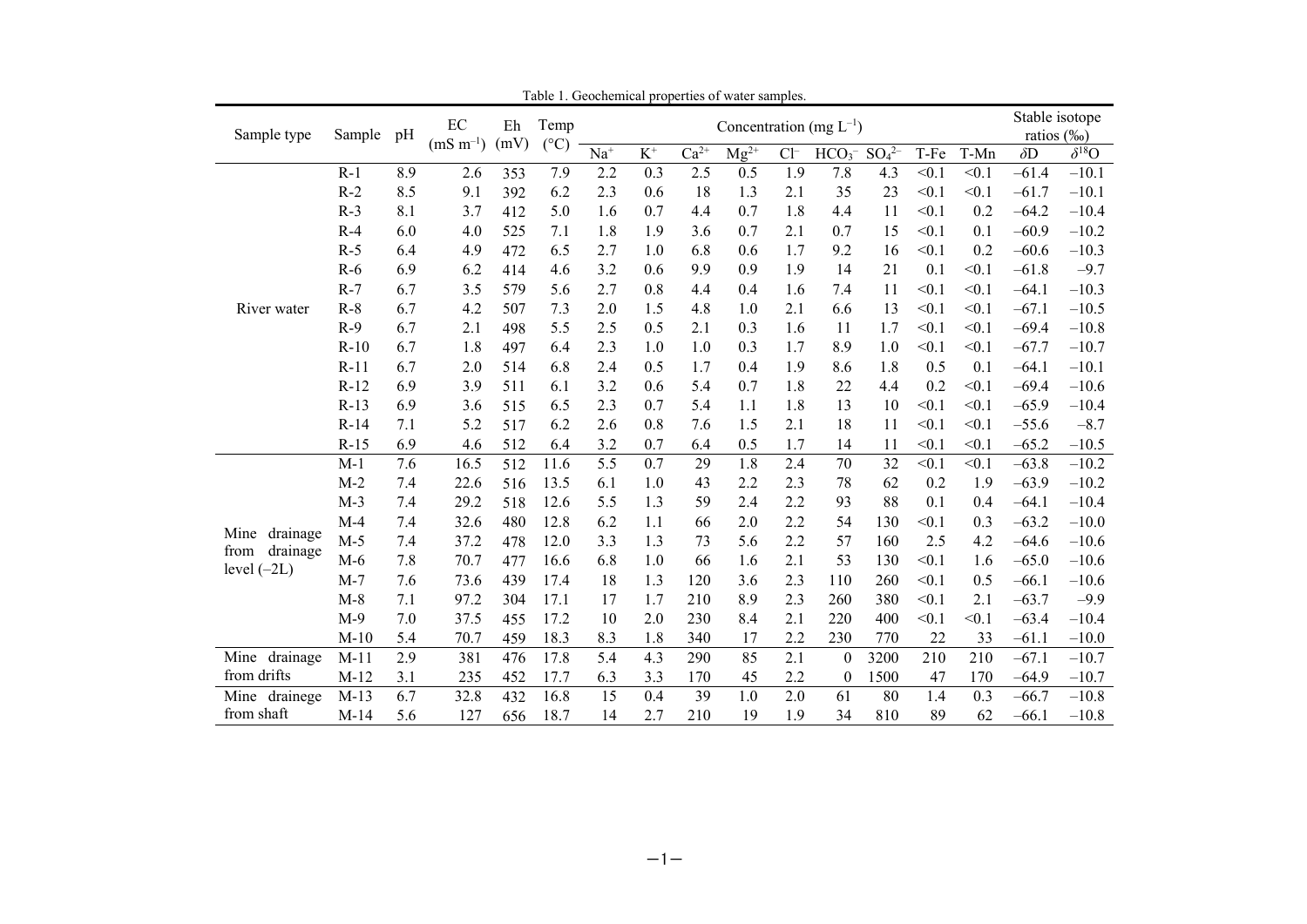| $(PCs)$ .                   |                               |         |                 |         |  |  |  |
|-----------------------------|-------------------------------|---------|-----------------|---------|--|--|--|
| Variables                   |                               | PC1     | PC <sub>2</sub> | PC3     |  |  |  |
| pH                          |                               | $-0.26$ | 0.40            | $-0.01$ |  |  |  |
| EC                          |                               | 0.33    | $-0.19$         |         |  |  |  |
| Eh                          |                               | 0.12    | $-0.46$         |         |  |  |  |
| Temperature                 |                               | 0.36    | 0.23            | $-0.10$ |  |  |  |
|                             | $Na+$                         | 0.29    | 0.33            | $-0.12$ |  |  |  |
|                             | $K^+$                         | 0.31    | $-0.21$         | 0.12    |  |  |  |
| Chemical                    | $Ca^{2+}$                     | 0.35    | 0.26            | 0.06    |  |  |  |
|                             | $Mg^{2+}$                     | 0.39    | 0.04            | 0.08    |  |  |  |
| composition                 | СF                            | 0.24    | 0.12            | 0.34    |  |  |  |
|                             | SO <sub>4</sub> <sup>2–</sup> | 0.38    | 0.11            | 0.12    |  |  |  |
|                             | HCO <sub>3</sub>              | $-0.12$ | 0.52            | $-0.02$ |  |  |  |
| $\delta D$<br><b>Stable</b> |                               | $-0.06$ | $-0.08$         | 0.66    |  |  |  |
| isotopes                    | $\delta^{18}$ O               | $-0.11$ | 0.09            | 0.60    |  |  |  |
| Rate of contribution $(\%)$ |                               | 46.3    | 23.1            | 13.2    |  |  |  |

Table 2. Factor loadings and contributions of principal components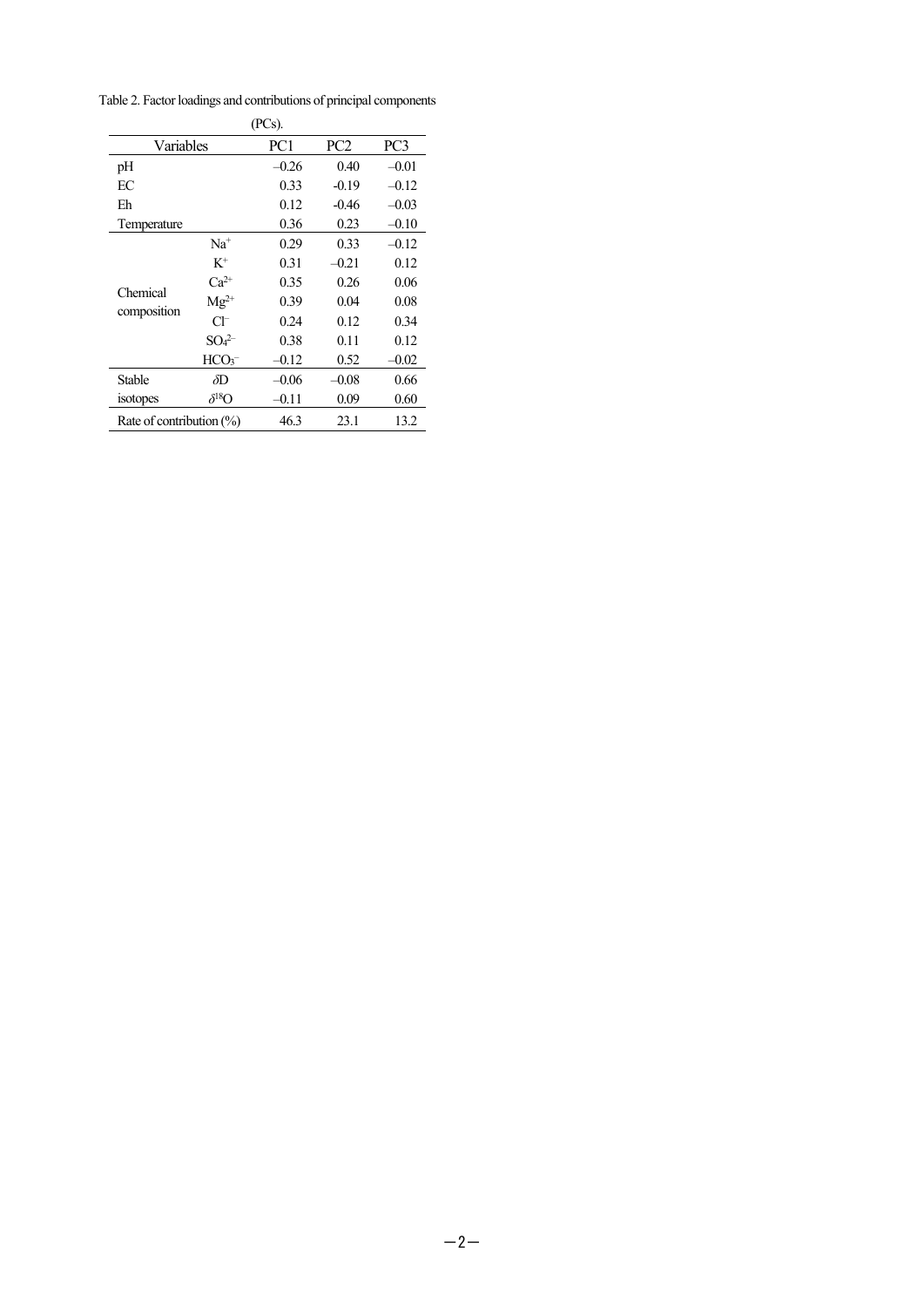

Fig. 1. Location of water sampling points, with corresponding water sample properties indicated by Stiff diagrams.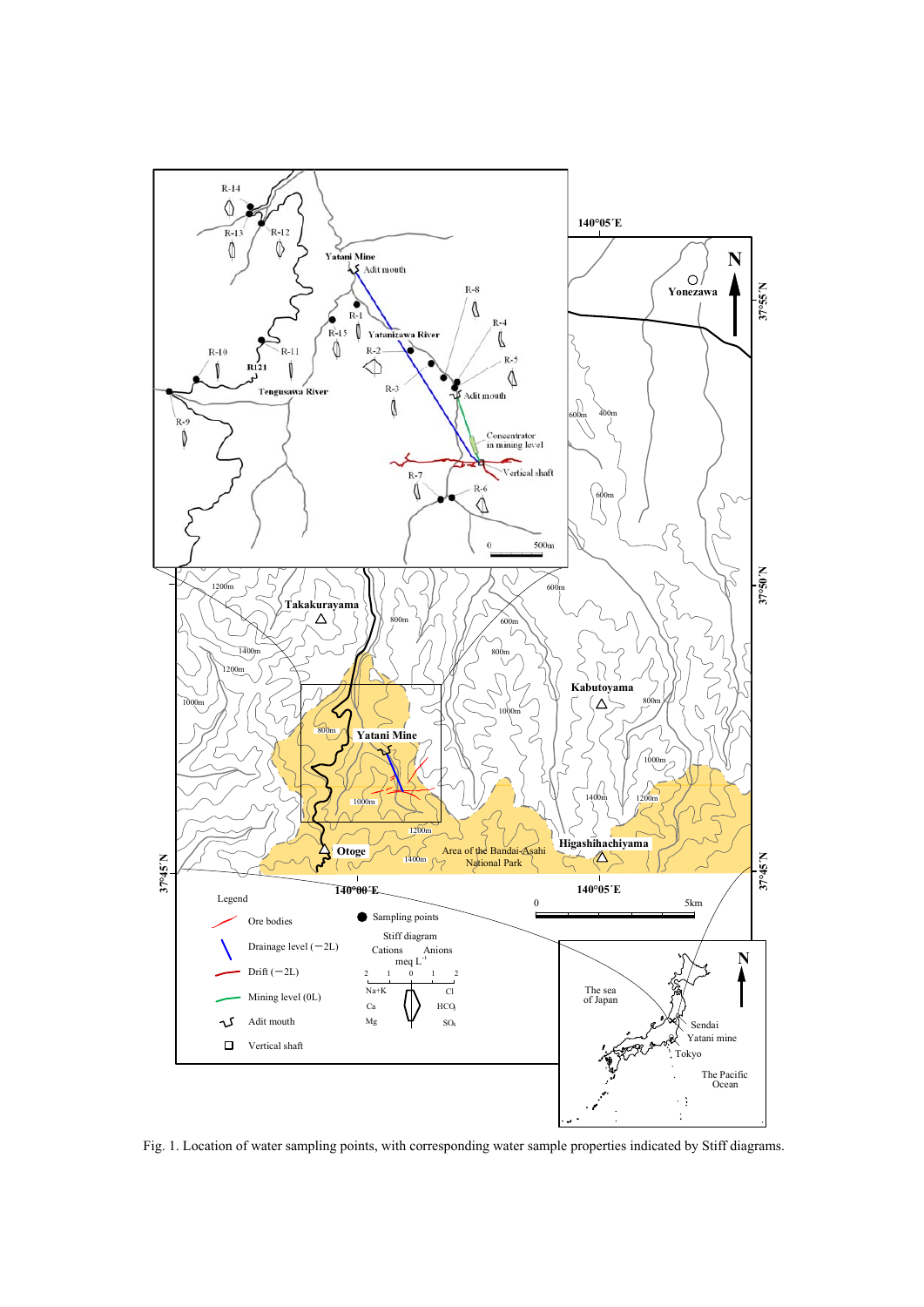

Fig. 2. Stiff diagrams of mine drainage samples from the drainage level (–2L), including samples collected from the drift and shaft (note that the concentrations in shaded Stiff diagrams are 10 times higher than those in unshaded diagrams).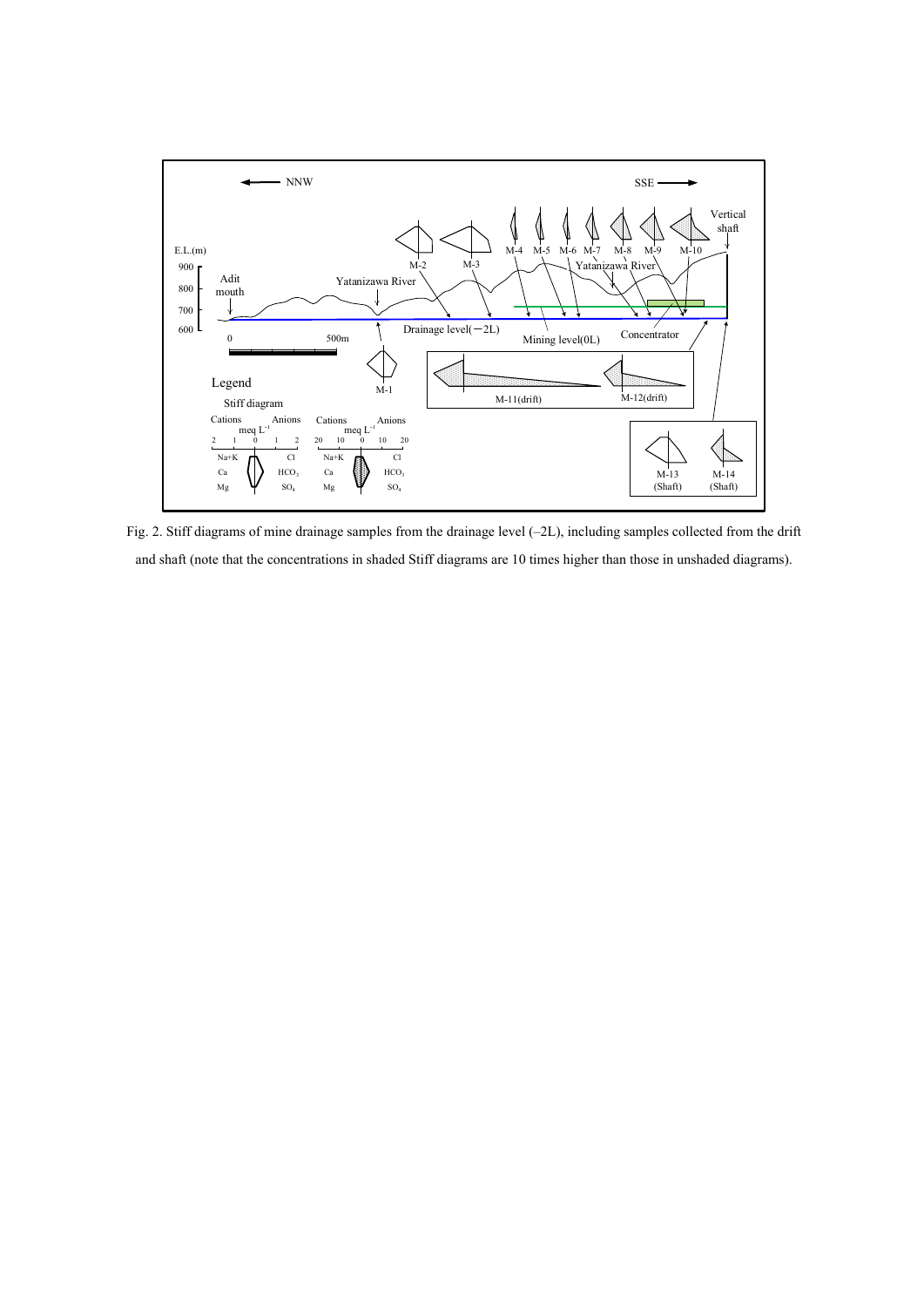

Fig. 3. Relationships between precipitation, total AMD flux, and pH measured at the neutralization treatment plant.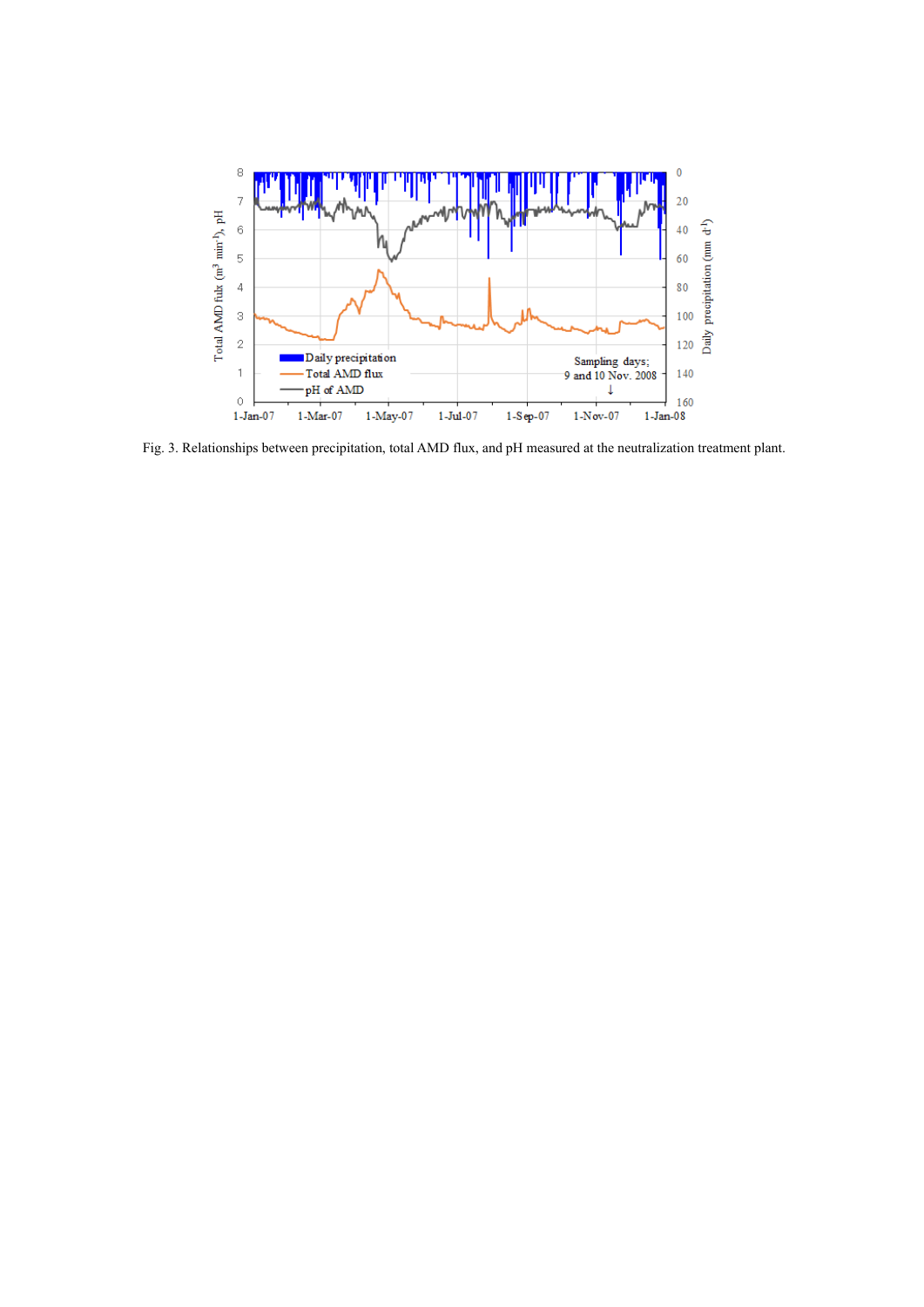

Fig. 4. Piper diagram showing the hydrochemical facies of river water, mine drainage, and AMD samples collected from

the Yatani mine area.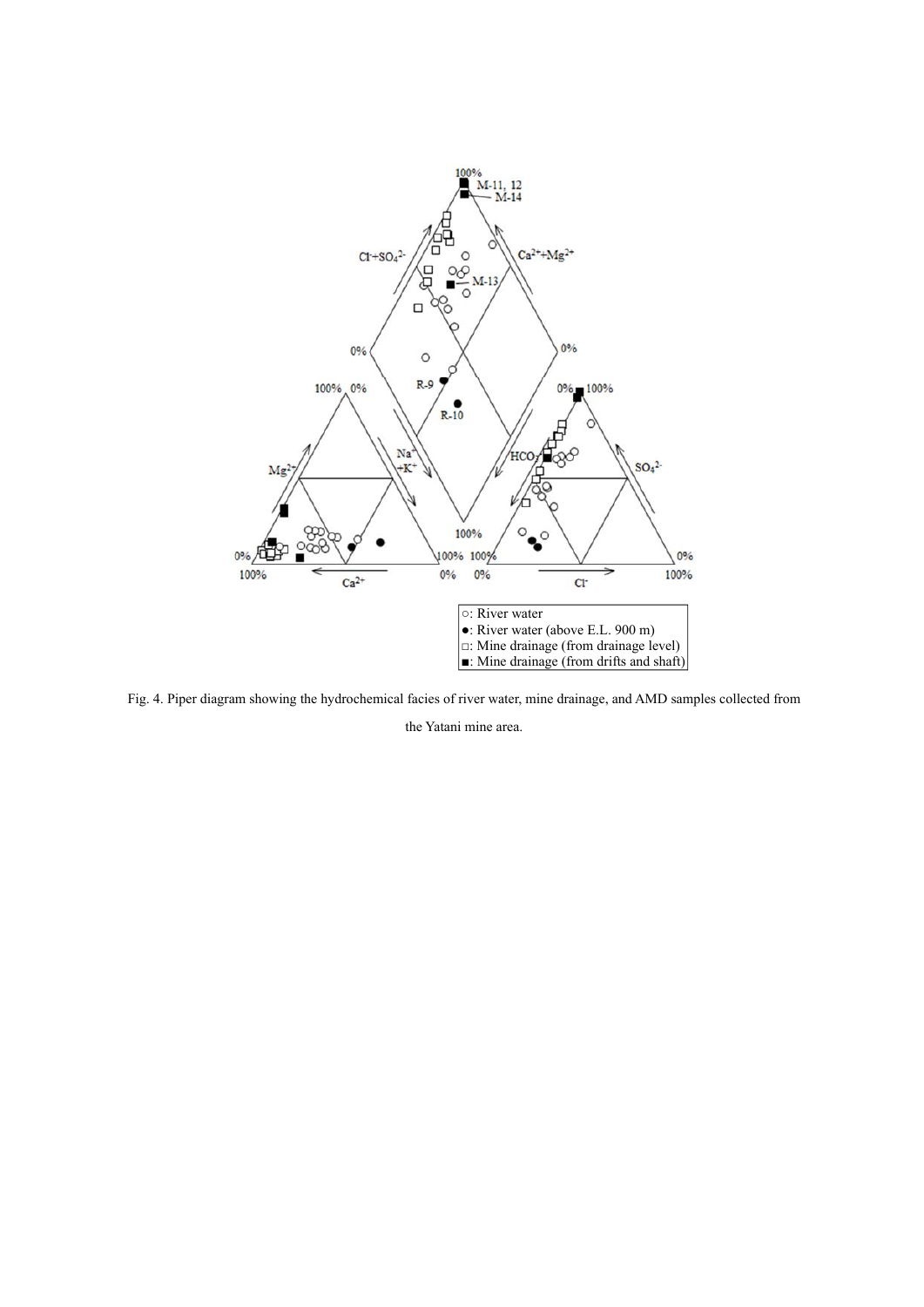

Fig. 5. Spatial variations in pH and EC of mine drainage samples along the mine drainage level.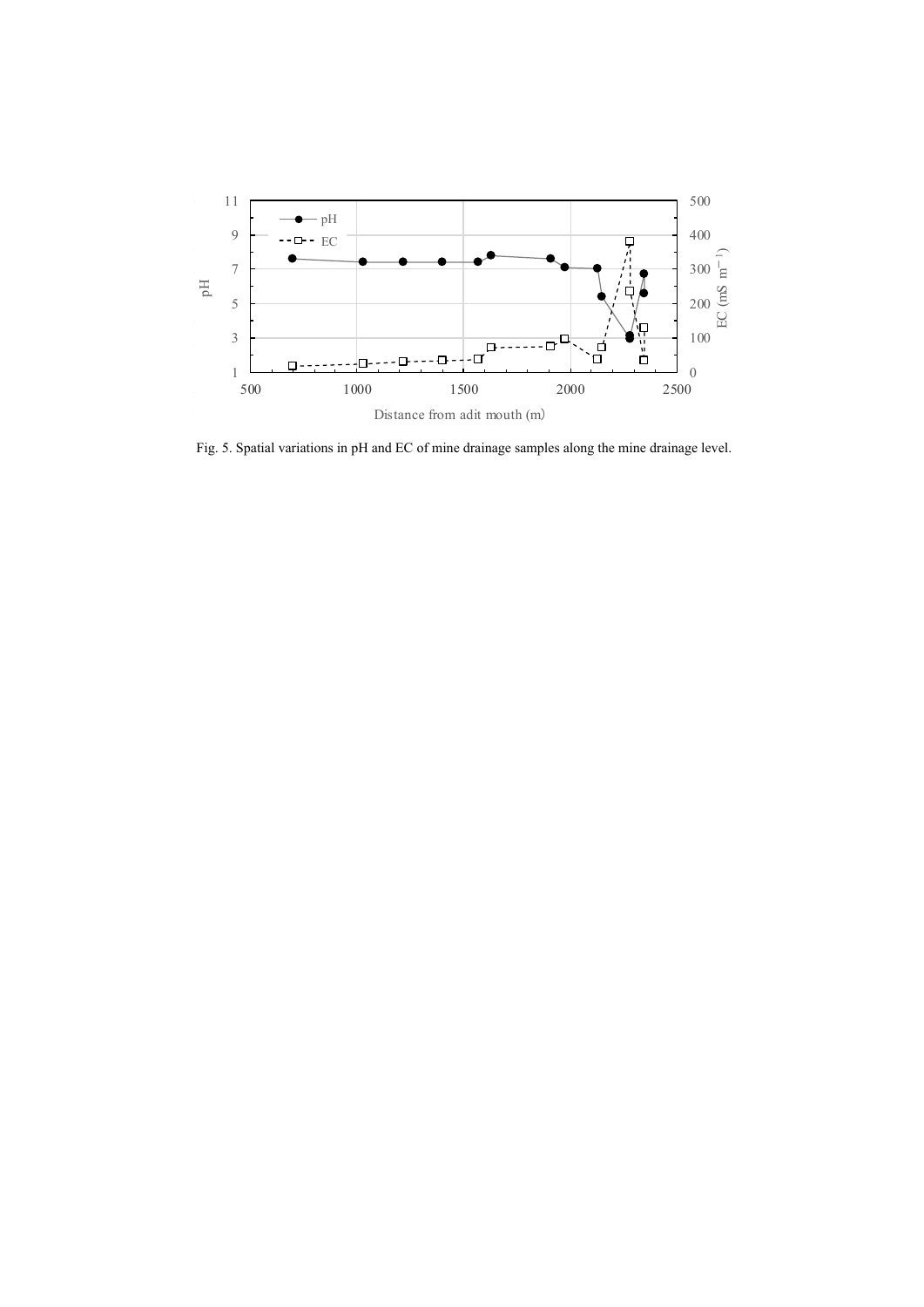

Fig. 6. Relationship between *δ*D and *δ*18O values of water samples, relative to the meteoric water line.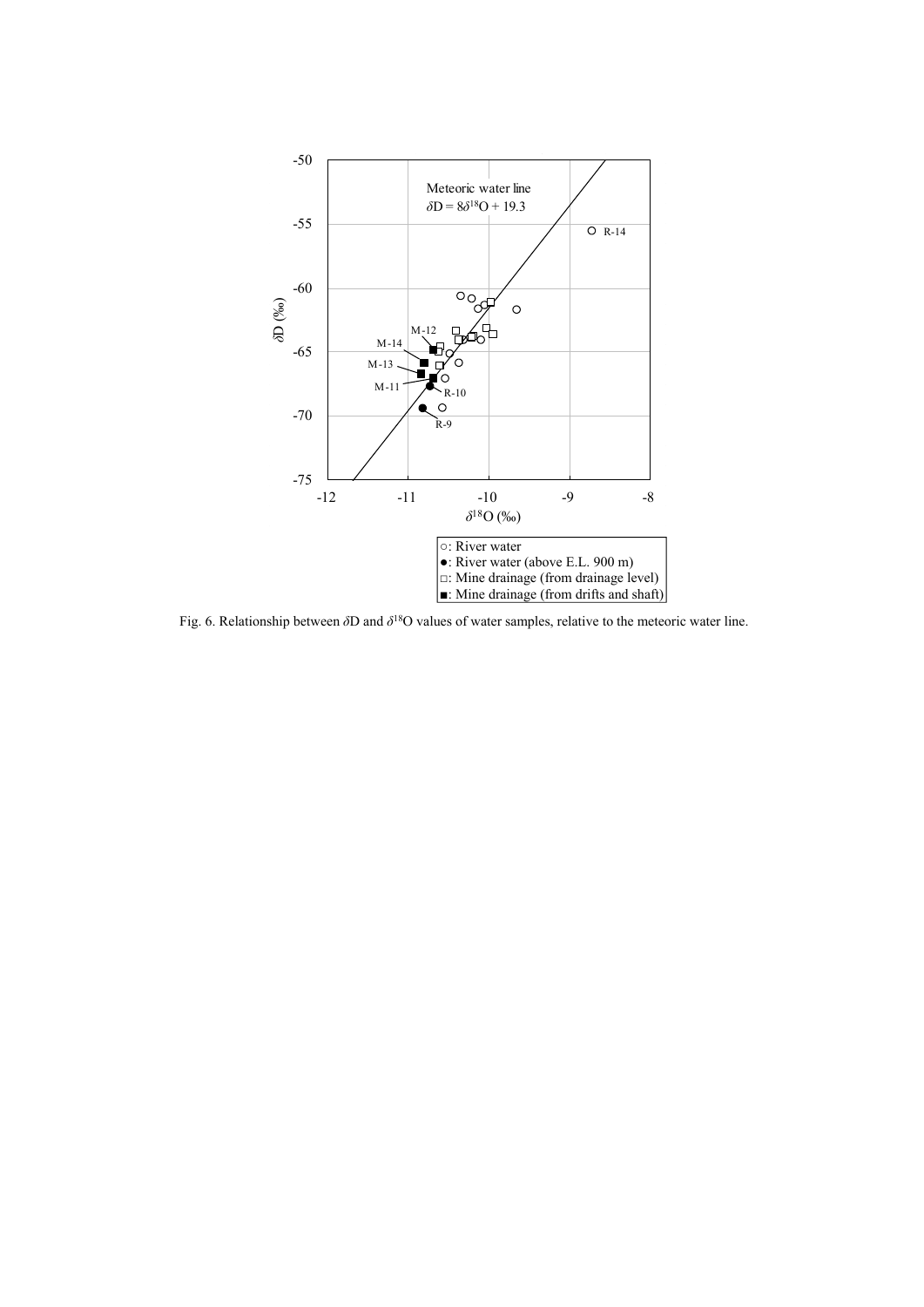

Fig. 7. Spatial distribution of *δ*D and *δ*18O values of mine drainage samples along the drainage level.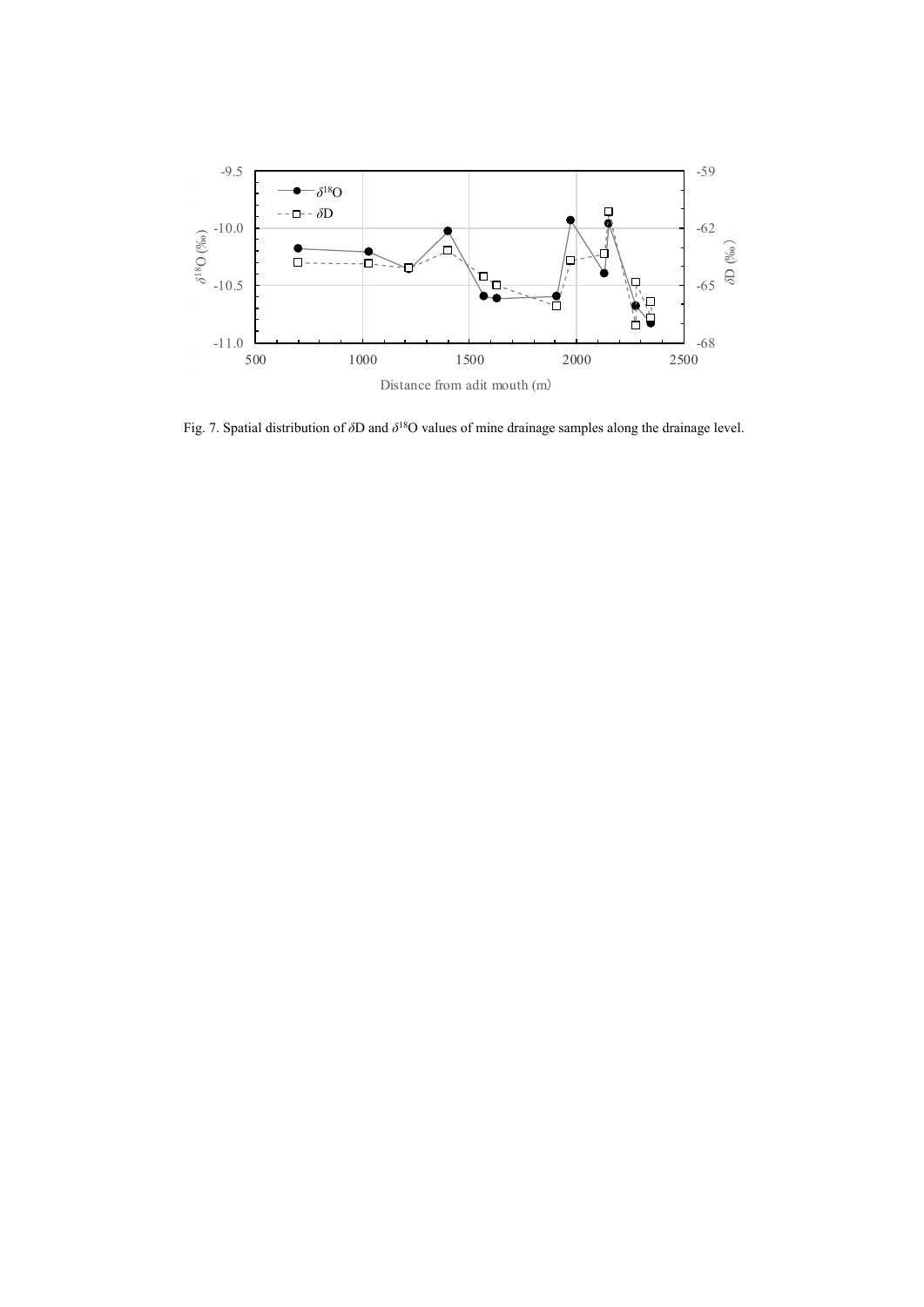

Fig. 8. PCA principal component scores of (a) PC2 vs. PC1 and (b) PC3 vs. PC1.